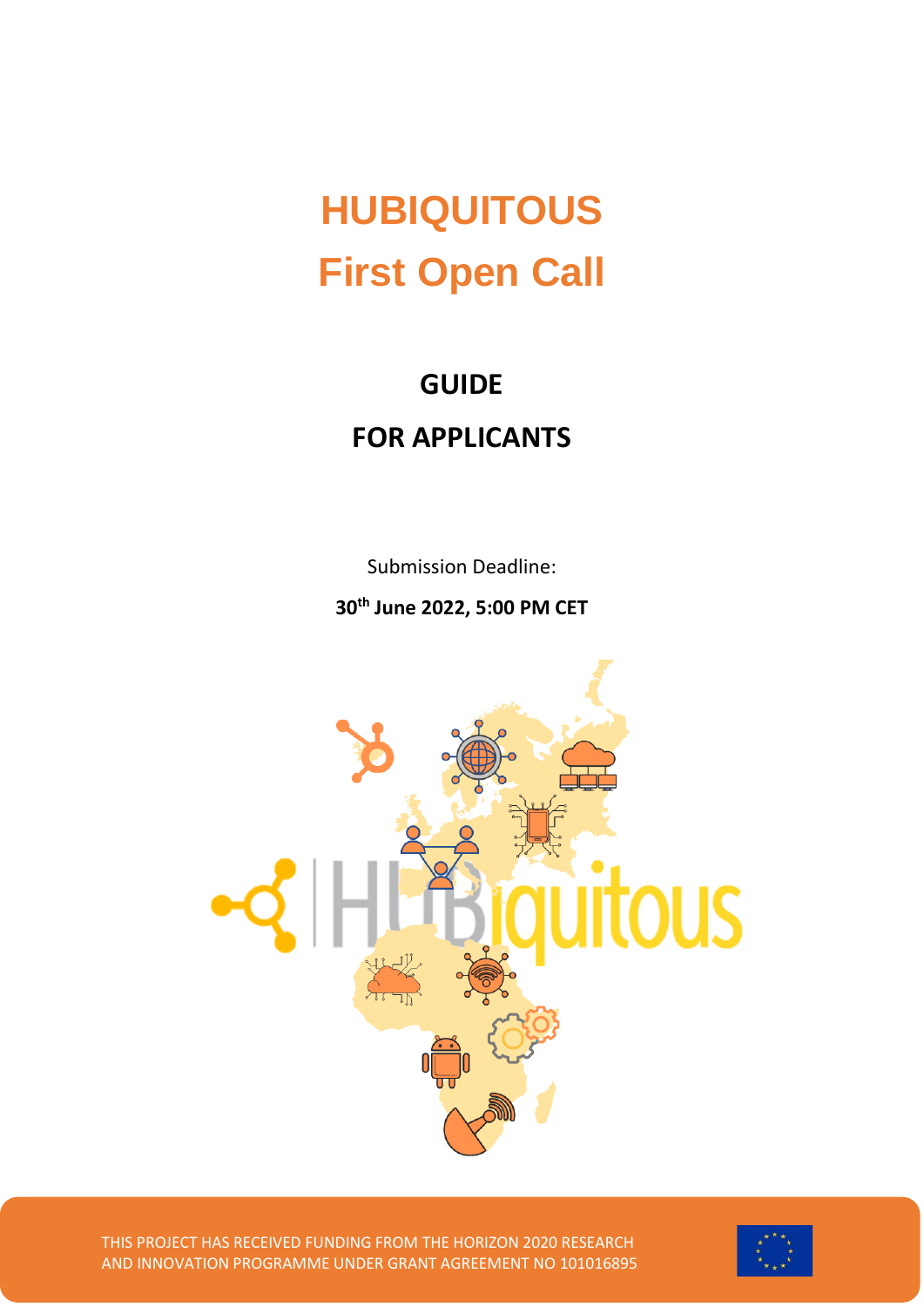# -<lled Thursiquitous

## Content

| 1.  |  |
|-----|--|
| 2.  |  |
| 3.  |  |
| 4.  |  |
| 5.  |  |
| 6.  |  |
| 7.  |  |
| 8.  |  |
| 9.  |  |
| 10. |  |
| 11. |  |
|     |  |
|     |  |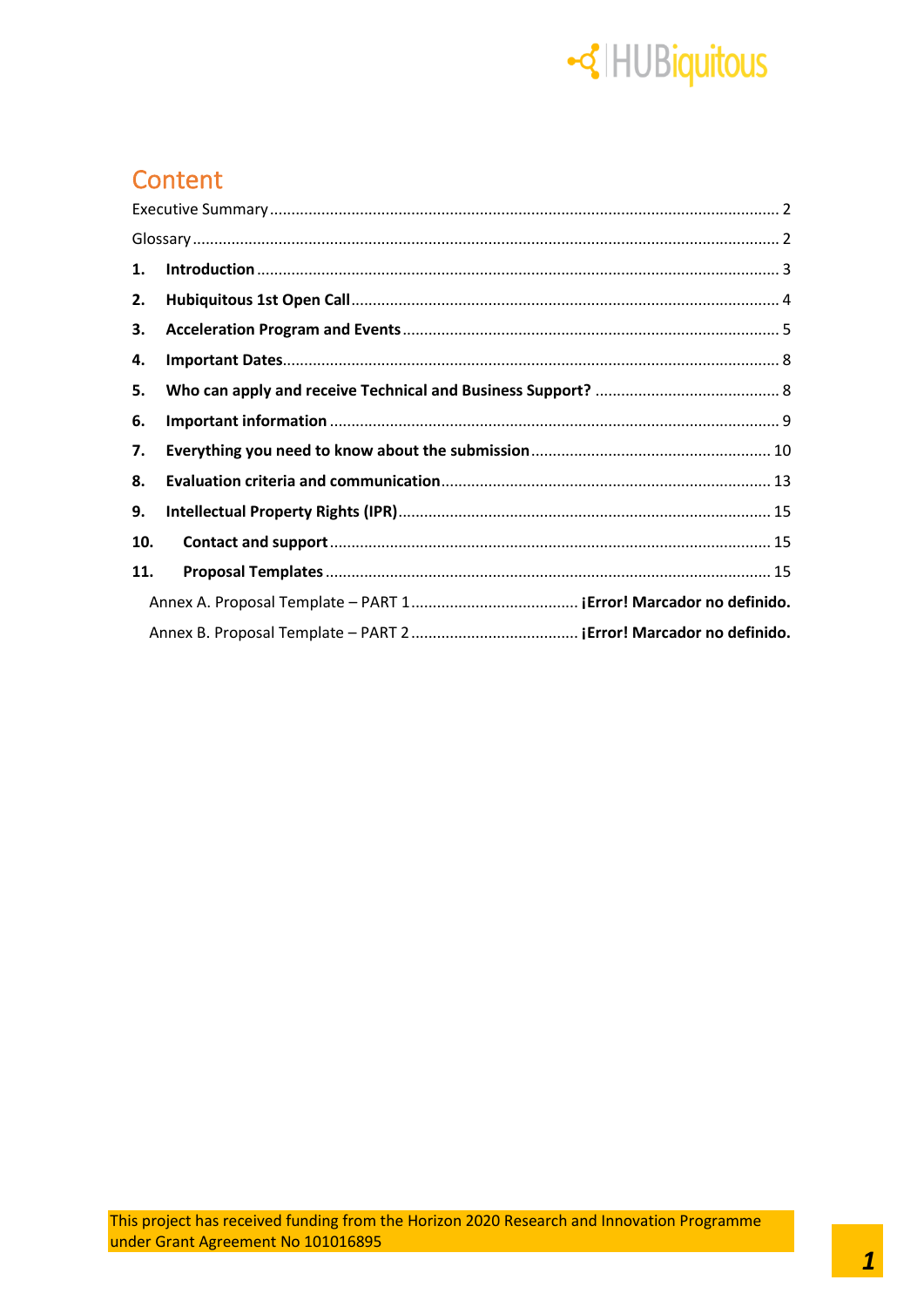

### <span id="page-2-0"></span>Executive Summary

This document includes the most important information about the Hubiquitous  $1<sup>st</sup>$  Open Call and will guide the applicants through the preparation of their proposals.

The Hubiquitous project, co-funded from the European Union's Horizon 2020 research and innovation programme under grant agreement No 101016895, will organise two open call and select a total of 50 innovators (entrepreneurs, startups, SMEs) to foster the creation of new application solutions by providing them technical and business support.

The Hubiquitous  $1<sup>st</sup>$  Open Call will select the 20 most promising, sustainable and innovative tech ideas in five different industries with high potential for market (agrifood, smart cities, health, industry 4.0 and green economy). The ideas must come from new entrepreneurs, entrepreneurs-to-be, tech start-ups, SMEs, African diaspora and marginal youth community in general from four African countries: Egypt, Ghana, Nigeria and Tanzania. To strengthen a gender balanced approach, we encourage women-led businesses applications and to promote transcontinental collaboration we also encourage Africa-Europe partnerships.

| Acronym      | Term                                                        |
|--------------|-------------------------------------------------------------|
| <b>CET</b>   | Central European Time EC                                    |
| EC           | European Commission EU                                      |
| EU           | European Union                                              |
| <b>AU</b>    | Africa Union                                                |
| <b>MVP</b>   | Minimum Viable Product                                      |
| PoC          | Proof of Concept                                            |
| <b>SME</b>   | Small and Medium-sized enterprises (including<br>start-ups) |
| <b>ESR</b>   | <b>Evaluation Summary Report (ESR)</b>                      |
| $\mathsf{A}$ | Artificial Intelligence                                     |
| IoT          | Internet-of-Things                                          |

### <span id="page-2-1"></span>**Glossary**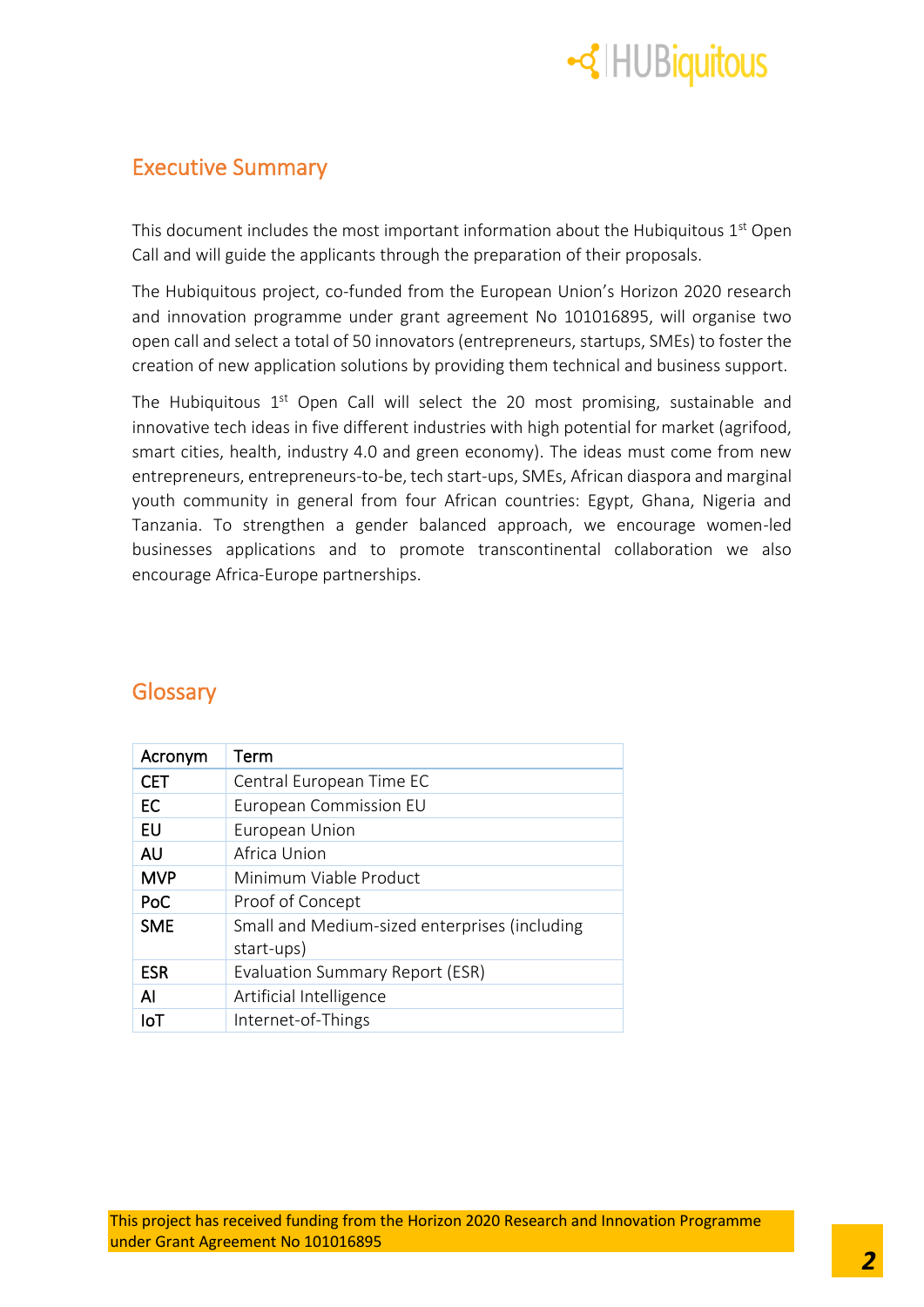

### <span id="page-3-0"></span>**1. Introduction**

European Digital Innovation Hubs (EDIH) are a core element of the Digital Strategy of the European Commission. Many initiatives following this concept have emerged across Africa almost a decade ago and we can observe a growing trend in the last 4 years. Hence, there is a definite increase of competences and multi-actor networking capacity for those DIHs; however, many of them are struggling for sustainability, due to the lack of financial resources to expand their activities towards the development of new technology-based services, which require an infrastructure for testing, validation and beta deployment.

It is clear that there are numerous successful services that have been incubated in African DIHs, however they remain somewhat "traditional" innovations, as they are usually based on ubiquitous communication facilities (Internet, SMS, USSD, etc.) and mobile applications enabled by smartphones. However, implementation of more disruptive technologies is still under developed. Artificial Intelligence (AI), Internet-of-Things (IoT), and Big Data are scarcely addressed, with the exception of IoT in agriculture, which, however promising, is still in its infancy regarding its implementation. There are many obstacles for entrepreneurs to take up these disruptive technologies in key sectors, not only agriculture, but also health, industry 4.0, green economy and smart cities.

Through Hubiquitous, and especially through its Accelerator Program, we will address the main obstacles to unlock the digital transformation of African main Achilles' heel:

- Provide hands-on skills and competences on disruptive technologies, especially IoT hardware, electronics and communication technologies.
- Access to development & testing infrastructure for those disruptive technologies.
- Access to ready-to-use application and business development kits integrating technology, training and business support.

As main drivers of innovation and economic growth, entrepreneurs, startups and SMEs are key to enable the digital transformation and value-chains disruption. Therefore, Hubiquitous and the European Commission (EC) support the roll out of IoT based services in Africa countries.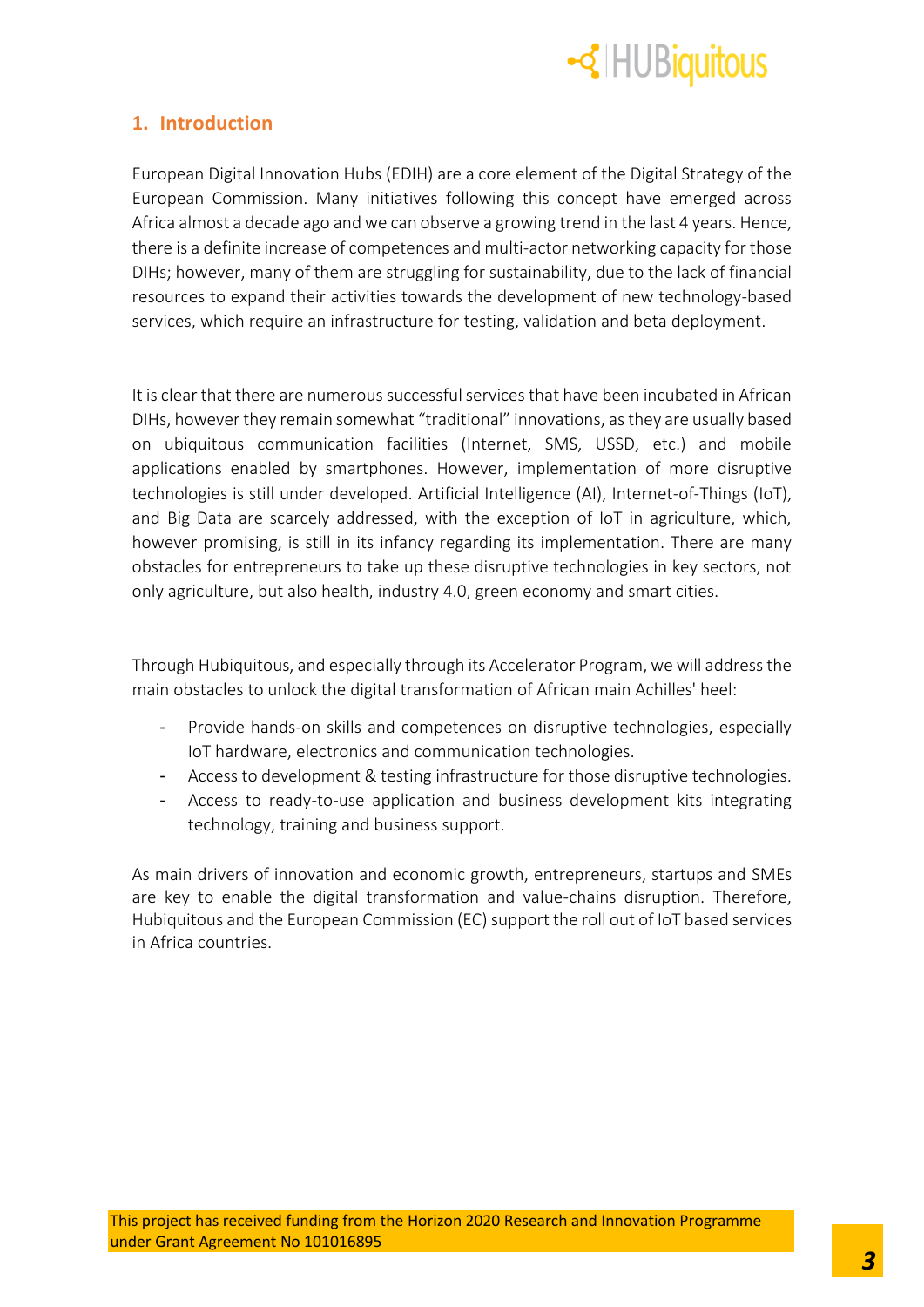

### <span id="page-4-0"></span>**2. Hubiquitous 1st Open Call**

Hubiquitous, in 2022, launches an open call to accelerate 20 innovators in cross-border uptake and deployment of IoT digital solutions in five key sectors such as agrifood, smart cities, health, industry 4.0 and green economy. The objective of this first open call is to support 20 African local entrepreneurs coming from Egypt, Ghana, Nigeria and Tanzania to improve their innovation creation capacities, to increase the investment opportunities for them and to facilitate the development of EU-African joint innovation project and ventures.

Hubiquitous is a co-funded project from the European Union's Horizon 2020 research and innovation programme under grant agreement No 101016895. Hubiquitous will display relevant service implementations through a 6-month Accelerator Program.

### The First Open Call

The first open call will be launched on Monday, 30<sup>th</sup> May, 2022 and will be available until Thursday, 30<sup>th</sup> June, 2022.

It will be open for 1 month.

Innovators will have to submit a realistic, ambitious and innovative proposal covering one of the following industry sectors:



Agriculture is a driver of growth for any economy. Digitalisation can enhance processes in these sectors involving material flow, information flow or financial capital flow, managed via the supply chain management.



### AGRIFOOD SMART CITIES

Digitalisation has enormous potential to modernize the government and public sector, e.g. by protecting sensitive citizen and government data, increasing trust in government systems or by developing smart city applications.







Different smart technologies are helping to speed up the digital transformation of manufacturing and enable a decisive move towards



### HEALTH INDUSTRY 4.0 GREEN ECONOMY

To reach climate goals, the digital sector has to contribute its share and embrace sustainability in all its facets: circular economy models for

This project has received funding from the Horizon 2020 Research and Innovation Programme under Grant Agreement No 101016895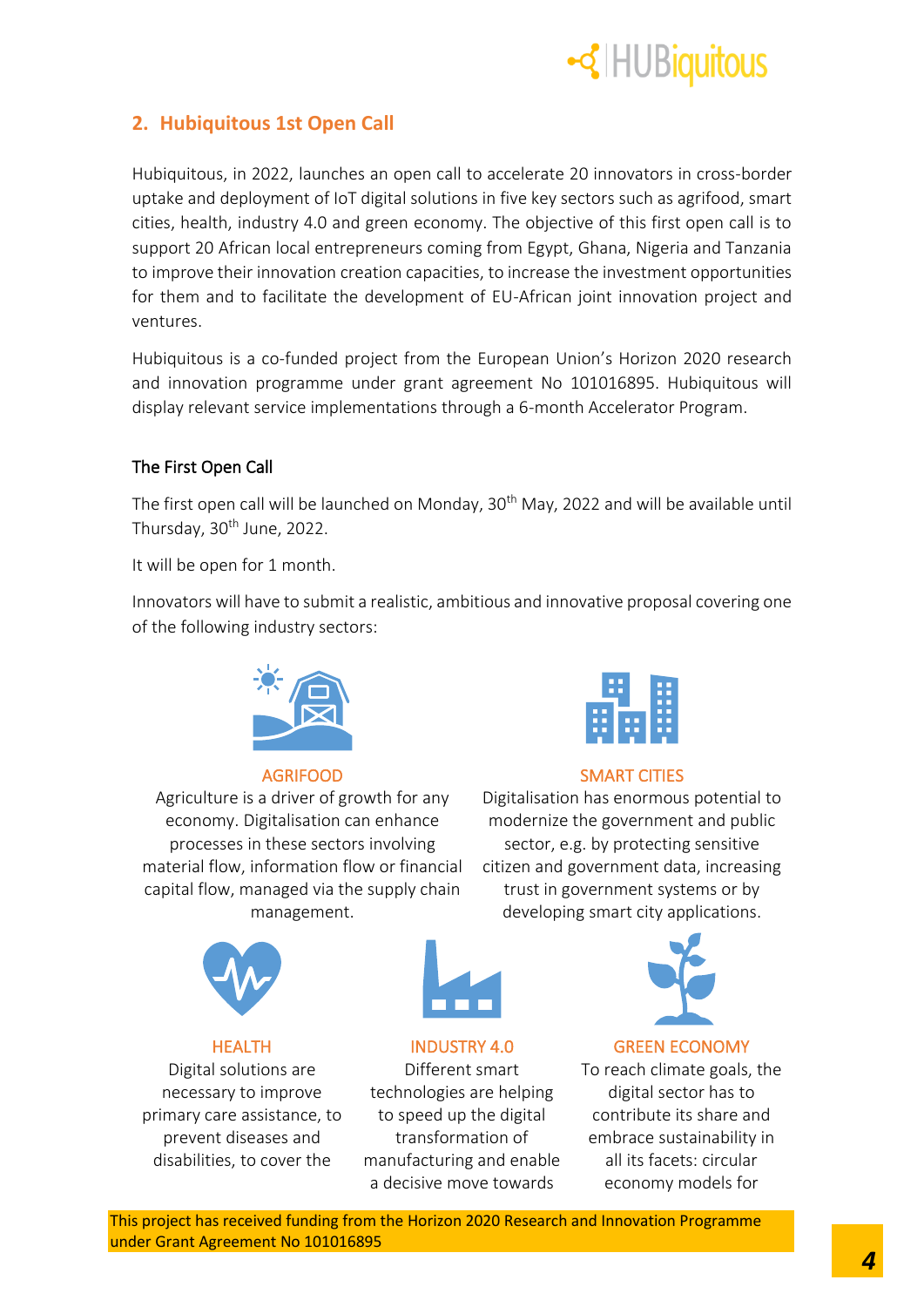

specific needs of vulnerable communities, to make the national healthcare systems more efficient and resilient and to improve the patient experience.

industry 4.0. The smart factories of the future will organise themselves and enable production that is collaborative, customerspecific and individualised.

hardware, climate-neutral CPUs and server centres, software advancements to reduce energy consumption, and many more.

The applicants should demonstrate that they will use the tools developed by the HUbiquitous consortium (Application Business Box, Solution Lab, MeetHub platform, Talent Program, Pool of Experts) to develop proofs of concept and prototypes of new products and services, develop and test new business models, develop collaboration and partnerships to test it, support participation in showcase events at international level.

Selected innovators will be expected to develop services/applications that present a clear societal and economic value in one of these areas. In addition to the multi-value chain focus, we aim for projects having a cross-continent component and effect range. The targeted projects will have to offer a focus on the uptake and/or deployment of one (or more) IoT solution(s) willing to develop and commercialise new products/services or digitally transform its business model/processes.

As a result of the First Open Call, Hubiquitous expects the selection of the top 20 projects out of all submitted proposals.

### <span id="page-5-0"></span>**3. Acceleration Program services and workplan**

In the context of Hubiquitous, the consortium will welcome the 20 selected projects to the 1<sup>st</sup> Accelerator Program and will provide business and technical support to promote the development of innovative applications and products. It will aim at providing counselling and support services to the selected innovators, to help them turning their pilot ideas into viable businesses/products. Innovators will be trained and mentored by specialists, will be supported to make contacts and access technology and will be accompanied throughout the whole process.

As part of the Hubiquitous Accelerator Program, and during a six-month period, we will provide the following services:

### • Application Business Box.

The "Application Business Box" is a package of services provided by the DIH. The concept of Application Business Box is to provide a "ready-to-use" technical and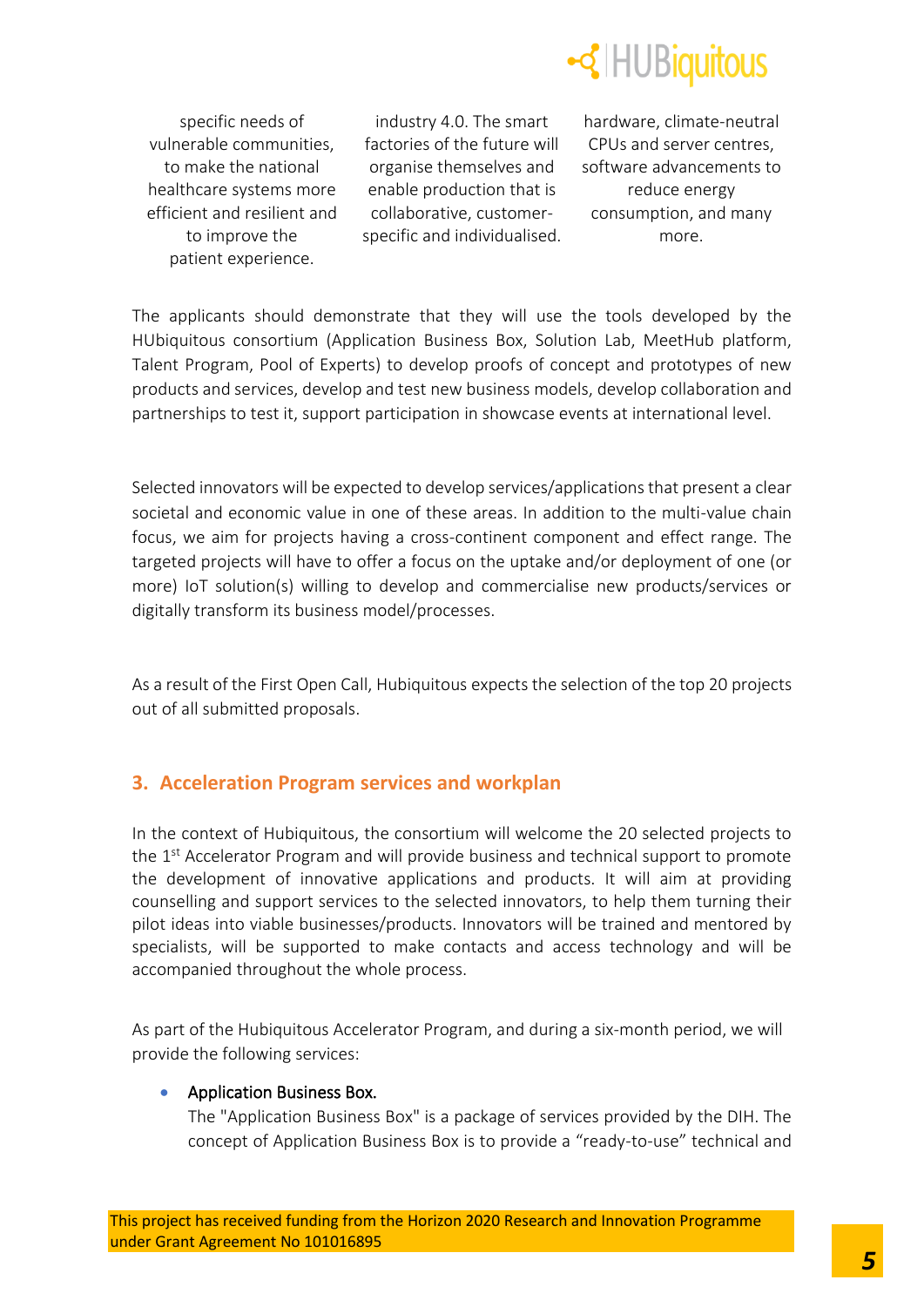

business support to entrepreneurs and startups. It is an innovative technological & business package comprising 3 essential support elements:

- o hardware prototyping kits & software templates,
- o training contents (both technical and business-oriented contents) and
- o business support templates.

The objective of the application business box is to provide users with a means to rapidly prototype and bring products to life by combining software and hardware components in a plug and play manner. The ABB is targeted at people looking to explore the field of IoT in a professional capacity. It is also ideal for people with the adequate engineering background or time to learn the skills required for building an IoT product. In particular, it includes development boards with custom ports for easy integration of a wide variety of sensors, and software development kits for organizing, processing and display of data in a user-friendly manner. In addition, it has replicable business mentorship and coaching materials for both in person and virtual training.

• Access to the solution lab facilities. According to the application area. The Solution Lab will provide startups with the capacity to develop, test, experiment and pilot innovative products, using IoT, AI and Big Data technologies. The target users are the local technical communities and startups. The Solution Lab will provide a common set of resources and technologies deployed in each African DIHs. Entrepreneurs in their ideation and prototyping phase will get access to state-ofthe-art platforms for development & extensive testing. For instance, the startups will be able to perform their MVP prototyping and also get capacity building for their team.

As part of the Solution Lab deployment, we will provide an online platform called the "Prototyping and Learning Center". It is a platform allowing the startupers to quickly design and create a prototype, while learning on the way. The startuper will be able to graphically build a prototype, including electronics, communications, gateways, applications and software components. Along with the prototype build, a list of courses and documentation will be provided, in order to assist him. The platform will have a list of courses and tutorials on IoT, AI and Big Data technologies. The platform will provide exams and quizzes to assess the level and progression of each learner. The DIH trainers will follow and assist the learner through the platform.

- **Help desk.** We will put at the disposal of the selected participants an open and permanent service to provide assistance and information during their participation in the Accelerator Program.
- Mentoring and coaching on key topics. Selected participants will have the chance to connect with a network of Mentors, internal (members of the consortium) and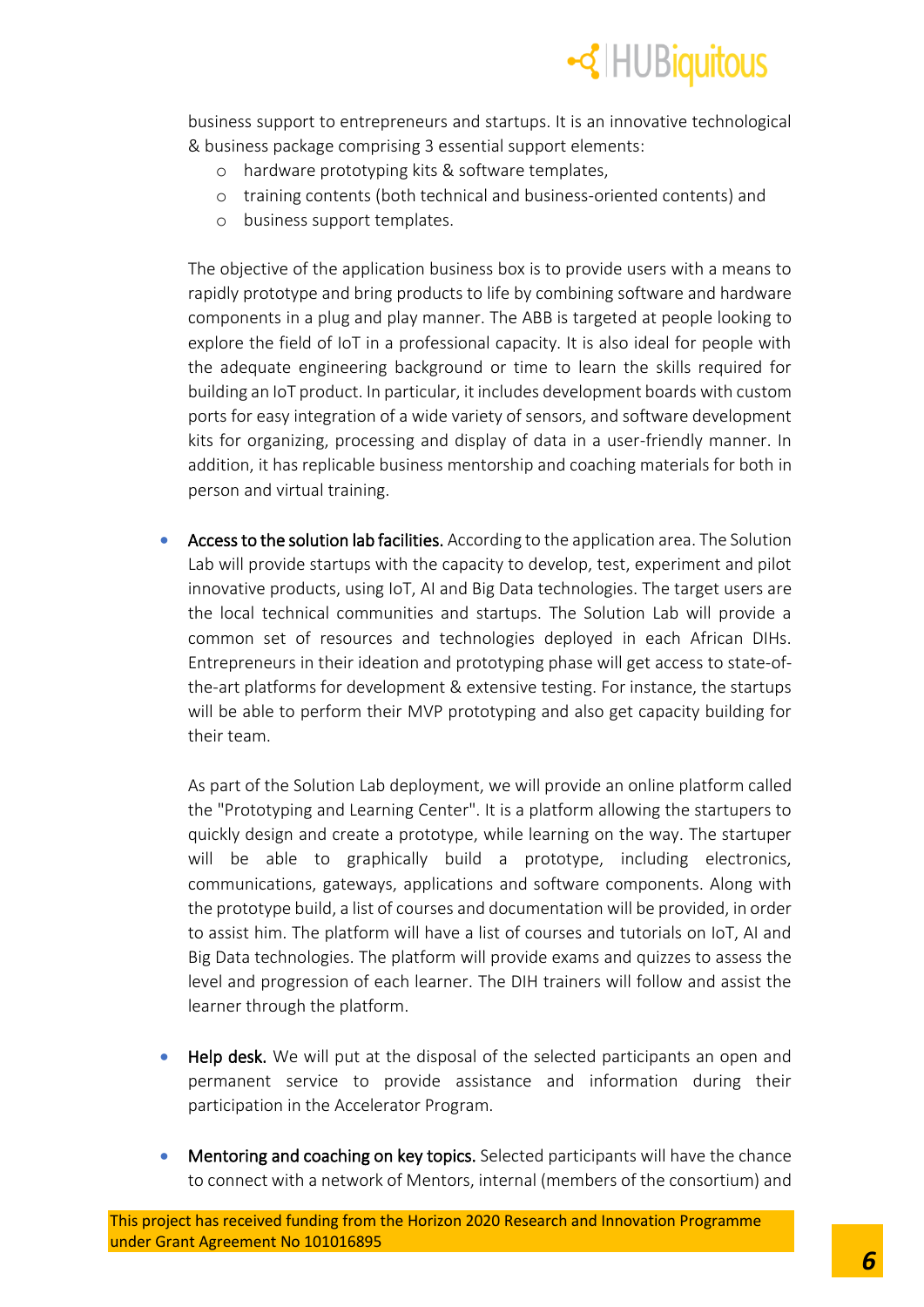

external (active professionals from African and European countries) and receive support from them on specific issues on aspects upon request.

- Access to the learning area. As part of the project, Hubiquitous is deploying a Talent Program in order to improve the technical skills of the African techcommunities/professionals in order to increase the innovation capacity of the local ecosystem. Selected participants in the Accelerator Program will have the chance to access to the training materials, courses, webinars, bootcamps and hackatons available in the frame of this program. The learning area will include course covering the following topics: Fundamentals of IoT, Introduction to Basic Electronics, Development Boards and Sensors, Getting started with Waziup technologies, IoT Cloud platform, among others.
- Access to the MeetHub platform. Meethub is a platform for IoT stakeholders to collaborate in Europe and Africa. The Meethub platform provides a conducive environment to encourage networking and learning between professionals, enthusiasts, individuals and businesses. Participants can build their network with IoT Professionals while learning and sharing innovative tips in the industry. The platform makes it possible for them to search for DIHs, Startups and developers in IoT. They can promote their IoT innovations and solutions as well on this platform.
- Growth and investment readiness. We will perform 2 interactive online workshops per Open Call cohort. These workshops will present Investor Readiness insights dealing with: Planning for Fundraising, Preparing Fundraising Materials, The Fundraising Process, The Human Element, What to Look for in an Investor, and Startup Valuation. The workshops will be interactive and a lot of attention will be paid to facilitating Q&A and peer-learning.
- Financial award. During the First Accelerator Program, Hubiquitous will allocate 5.000 euro to distribute it among the best projects in each of the participating countries, taking into account the implementation and progress of the selected participants during the program. At the end of the Accelerator Program, every participant will have to pitch their Minimum Viable Product (deck) in front of a Jury (consortium partners and volunteers from the Board of Experts) in order to be able to get a financial award consisting in:

| First Accelerator Program (5.000€)      |  |
|-----------------------------------------|--|
| 1st Accelerator Program Winner: 1.000 € |  |
| Nigeria – Winner: 1.000 €               |  |
| Egypt – Winner: 1.000 $\epsilon$        |  |
| Tanzania – Winner: 1.000 €              |  |
| Ghana – Winner: 1.000 €                 |  |
|                                         |  |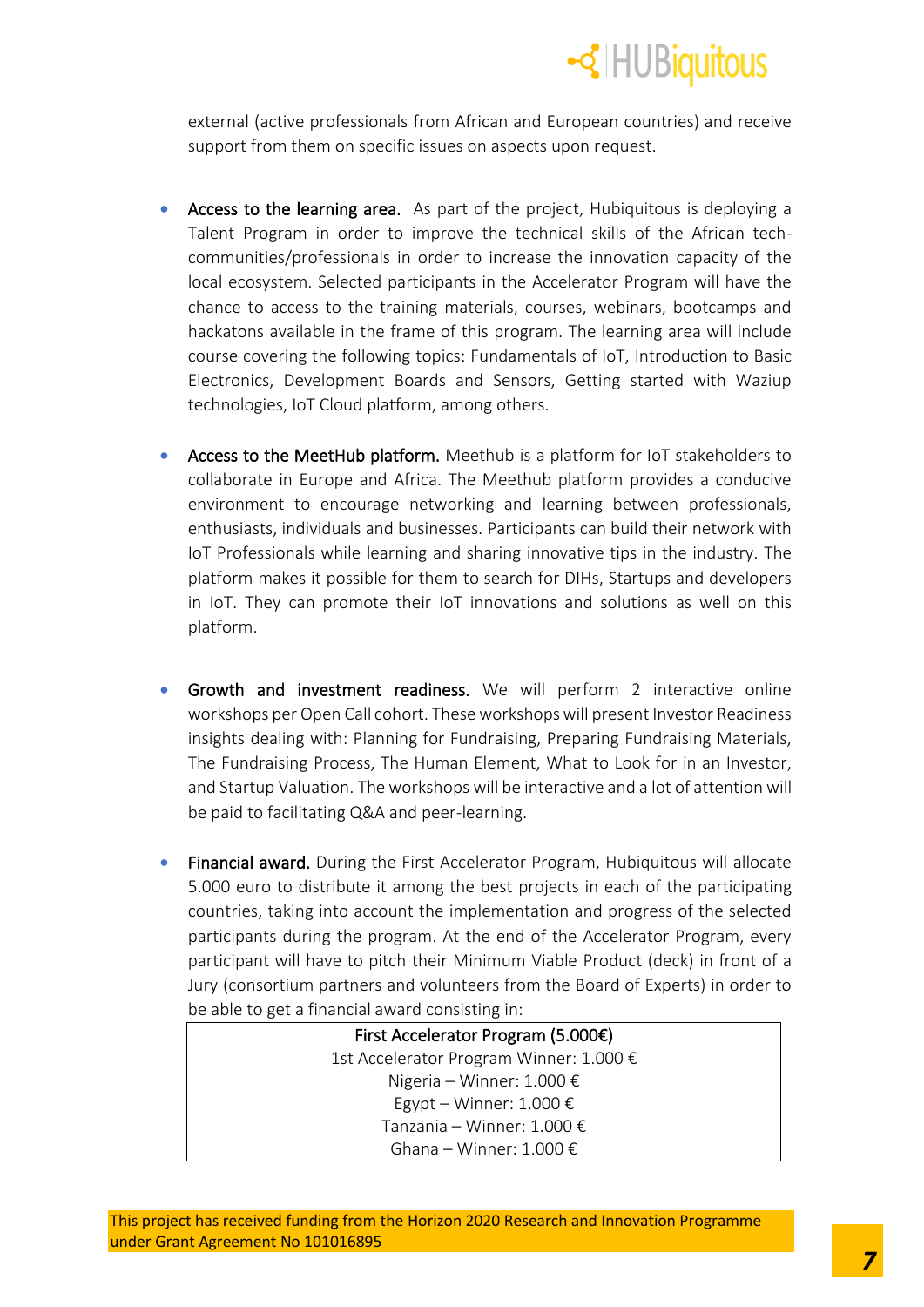

The Jury, during online sessions, will listen to the startups presentations and then will vote on an internal assembly the most innovative project in each of the participating countries and a super winner for the accelerator program. Maximum two prizes are cumulative for one participant. For instance: one participant can win the Nigerian prize but also be the Winner of the 1st Accelerator Program.

The first Accelerator Program will start in September 2022 and will finalise in February 2023.

| September                                                    | October         | November                | December                                             | January                                   | February |
|--------------------------------------------------------------|-----------------|-------------------------|------------------------------------------------------|-------------------------------------------|----------|
| 2022                                                         | 2022            | 2022                    | 2022                                                 | 2023                                      | 2023     |
| Welcome to<br>participants<br>needs<br>and<br>identification |                 |                         |                                                      |                                           |          |
|                                                              |                 |                         | Display of Solution Lab and Application Business Box |                                           |          |
| Training activities (Talent Program)                         |                 |                         |                                                      |                                           |          |
| <b>Continuous Mentoring and Coaching</b>                     |                 |                         |                                                      |                                           |          |
| <b>Access to MeetHub Platform</b>                            |                 |                         |                                                      |                                           |          |
|                                                              |                 |                         |                                                      | Growth and Investment<br><b>Readiness</b> |          |
| <b>HelpDesk</b>                                              |                 |                         |                                                      |                                           |          |
| <b>Business</b><br>Validation                                | Model<br>Canvas | and Prototype readiness | Proof of Concept design                              | Minimum Viable Product<br>and Pitch deck  |          |

### <span id="page-8-0"></span>**4. Important Dates**

The first open call will be launched on Monday, 30<sup>th</sup> May, 2022 and will be available until Thursday, 30<sup>th</sup> June, 2022.

### <span id="page-8-1"></span>**5. Who can apply and receive Technical and Business Support?**

The evaluation process will consider eligibility criteria which will encompass the following:

### Eligible applicants:

- Entrepreneurs: a person or group of people who sets up a business or businesses.
- Startup/scaleups: Startups/scaleups are companies in the first stages of operations.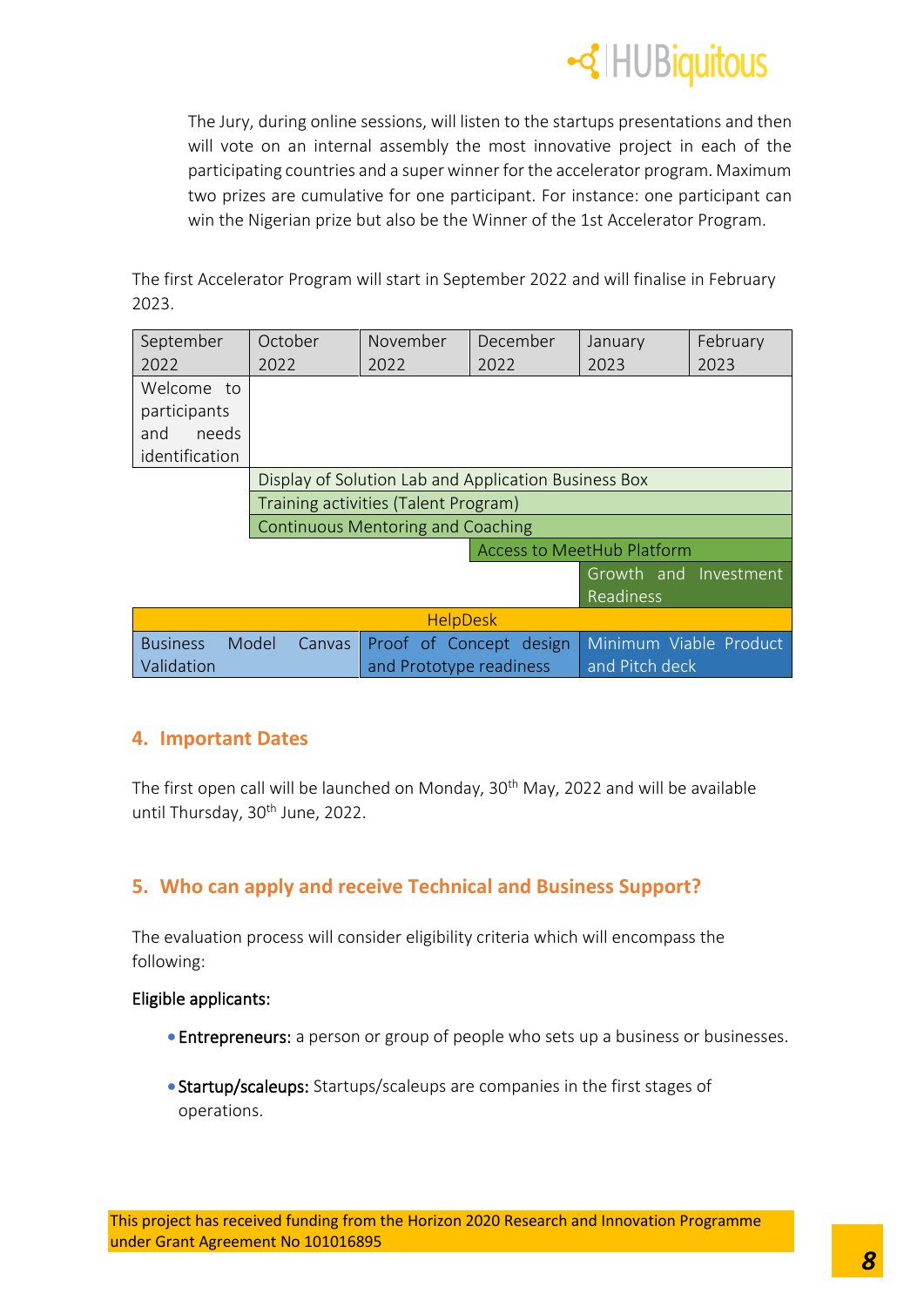

• SMEs: SMEs are legal entities as defined by the EC as Small and Medium Enterprises<sup>1</sup>:

|              |       |            | Company category   Staff headcount   Turnover   or   Balance sheet total |
|--------------|-------|------------|--------------------------------------------------------------------------|
| Medium-sized | < 250 | ≤ €50 m    | < € 43 m                                                                 |
| Small        | < 50  | $≤$ € 10 m | ≤€10 m                                                                   |
| Micro        | < 10  | $≤$ € 2 m  | $\leq \epsilon$ 2 m                                                      |

We specially encourage women and young talents led-businesses.

### Location:

- Nigeria
- Ghana
- Tanzania
- Egypt (\*specific approach due to IoT regulation)

Important Note: in order to increase the chances of being selected, African applicants shall submit a joint application together with a European partner. Interested applicants are able to use the partner search tools offered by the European Commission and the HUBiquitous project will create a partner offer/request tool in the MeetHub platform.

Eligible EU countries: 27 Member States, with specific requirements:

- o Always submitting a joint application with an AU partner from the eligible countries.
- o Bear in mind that the IoT solutions will be physically deployed in Africa (prototyping and testing activities)

No double participation: bear in mind that if any applicant has been selected in the  $1<sup>st</sup>$ Open Call, he/she cannot longer apply in the 2<sup>nd</sup> Open Call in 2023.

### <span id="page-9-0"></span>**6. Important information**

For the  $1<sup>st</sup>$  Open Call, the Hubiquitous project will select the 20 most promising proposals through an independent evaluation procedure.

<sup>1</sup> Please find here more information and support: [https://ec.europa.eu/growth/smes/business-friendly](https://ec.europa.eu/growth/smes/business-friendly-environment/sme-definition_en)[environment/sme-definition\\_en](https://ec.europa.eu/growth/smes/business-friendly-environment/sme-definition_en)

This project has received funding from the Horizon 2020 Research and Innovation Programme under Grant Agreement No 101016895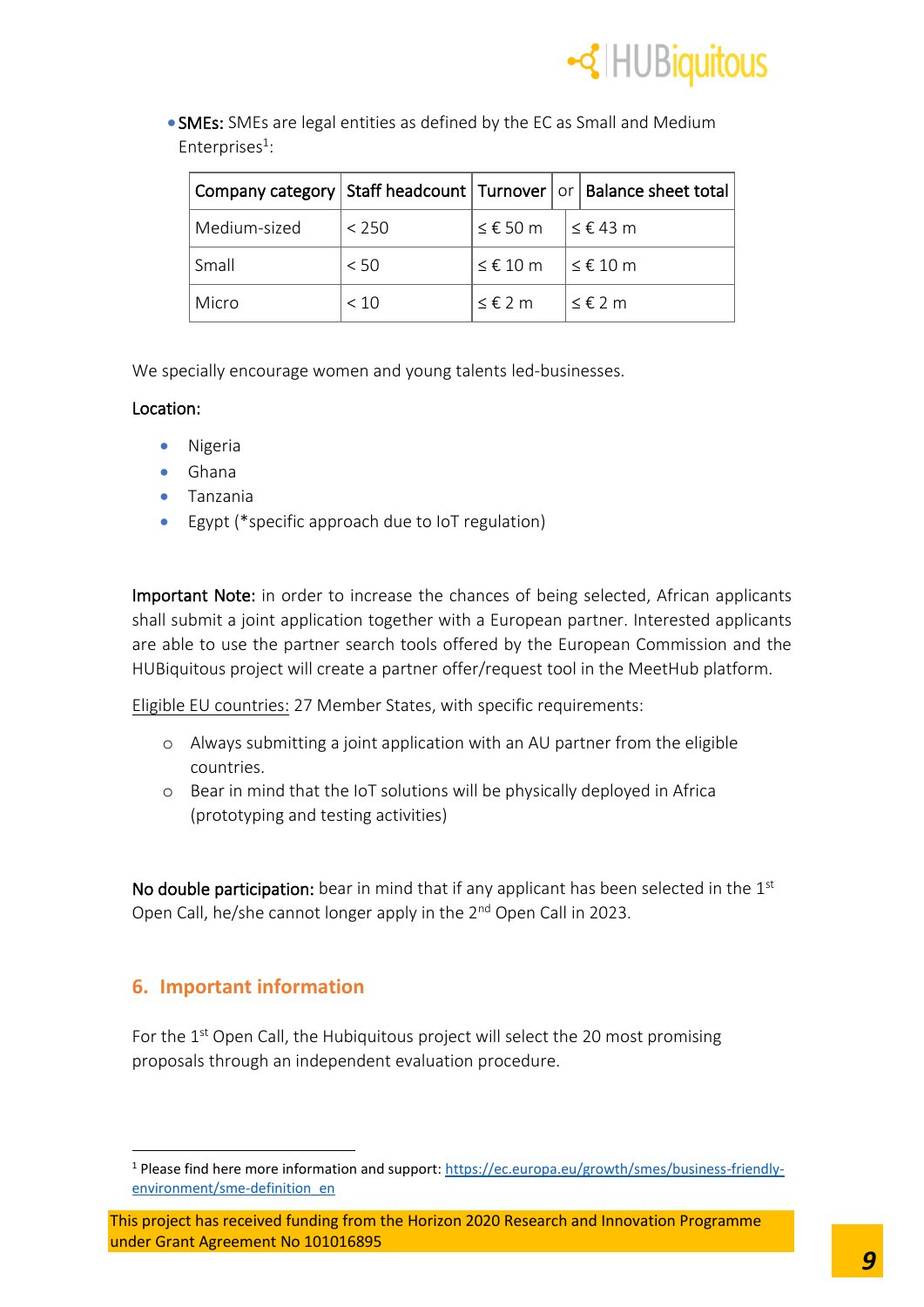

Applications submitted by women will receive extra points.

Applications submitted by a joint Africa-Europe partnership will receive extra points.

Each project will run along the 6-month Hubiquitous Acceleration Program.

### <span id="page-10-0"></span>**7. Everything you need to know about the submission**

### a. How to apply for the Hubiquitous 1<sup>st</sup> Open Call

A complete submission includes the following parts:

- Part 1: Administrative Data Sheet (integrated in the application form).
- Part 2: Proposal Template (max. 10 pages): the applicant must attach this document in a PDF in the submission system accessible in the MeetHub platform.

Selected startups and SMEs will participate in the Hubiquitous Accelerator Program and will be expected to develop services/applications that present a clear societal and economic value with the support of Hubiquitous enablers, programs and services. SMEs must show within their application that the project outcome will lead to a refinement of the business plan including a clear strategy how the product/service/business model will be launched on the market.

Please follow the structure of the template when preparing the Part 2 of your proposal. It has been designed to ensure that the important aspects of your innovation and planned work are presented in a way that will enable the evaluators to make an effective assessment against the award criteria.

If you upload a Technical Description (Part 2) longer than 6 pages (including cover page and executive summary), excess pages will be made invisible and will not be taken into consideration.

Please, do not consider the page limit as a target! It is in your interest to keep your text as concise as possible, since evaluators rarely view unnecessarily long proposals in a positive light.

Proposals must be submitted in English.

Please respect the following formatting constraints:

Times New Roman, Arial or similar, at least font size 11, page size A4, margins (2.0 cm side and 1.5 cm top and bottom), at least single line spacing.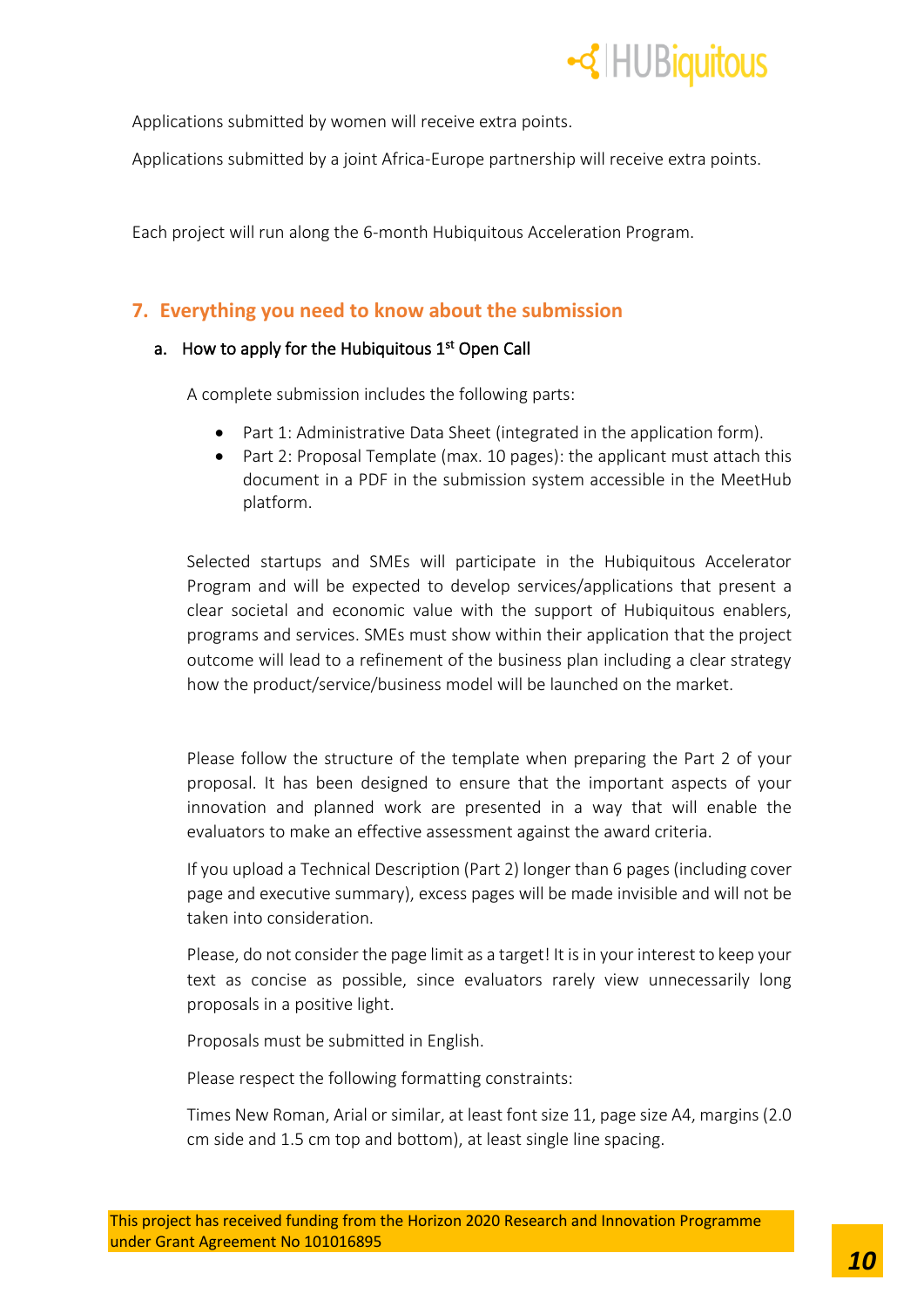

### b. Which types of activities can be covered by the Hubiquitous  $1<sup>st</sup>$  Open Call

The Accelerator Program will provide business and technical support to the 20 selected innovators to promote the development of innovative applications and products. It will aim at providing counselling and support services to the selected innovators, to turn their pilot ideas into viable businesses/products. Innovators will be trained and mentored by specialists, will be supported to make contacts and access technology and will be accompanied throughout the whole process.

Hubiquitous will therefore support the following activities:

| What<br>should<br>the<br>proposal already<br>have<br>before applying to the<br>Hubiquitous Open Call?    | Project maturity. In that context, companies are<br>expected to have a concrete concept and/or a<br>prototype of the<br>application<br>or<br>solution,<br>underpinned by a strategic business plan proposing<br>how the close-to-market solutions will reach<br>valorisation by the end of the project.                                                                                                                                                                                                                                                                                                                                                                                                                                                                                                                                                                                                                                                                                                                                                                                                                                                |
|----------------------------------------------------------------------------------------------------------|--------------------------------------------------------------------------------------------------------------------------------------------------------------------------------------------------------------------------------------------------------------------------------------------------------------------------------------------------------------------------------------------------------------------------------------------------------------------------------------------------------------------------------------------------------------------------------------------------------------------------------------------------------------------------------------------------------------------------------------------------------------------------------------------------------------------------------------------------------------------------------------------------------------------------------------------------------------------------------------------------------------------------------------------------------------------------------------------------------------------------------------------------------|
| List of the different types<br>of activities that qualify<br>business<br>for<br>and<br>technical support | Services. In consequence, each awardee will be<br>entitled to access to the following activities:<br>Technological development and transfer<br>services<br>Prototyping, pilot testing, performance<br>٠<br>improvements, market validation<br>Comparative assessment or stand-alone<br>analysis for technological deployment as<br>well as (comparative) analyses, usability<br>assessment, and studies on the application<br>level for the targeted business case<br>Technological testing, piloting with early<br>adopters or clinical trials<br>Ethical assessment and monitoring<br>Regulatory compliance and certification<br>Programming, coding and development<br>$\bullet$<br>dedicated<br>infrastructure,<br>Access<br>to<br>$\bullet$<br>equipment, database(s)<br>Interface<br>User<br>and<br>User<br>Experience<br>Development (UI/UX)<br>Business operationalization services such as<br>market<br>analysis,<br>go-to-market,<br>internationalisation, strategy or business<br>planning<br>Legal<br>support and<br>analyses<br>such<br>as<br>privacy,<br>concerning<br>data<br>ownership,<br>intellectual property (including freedom to |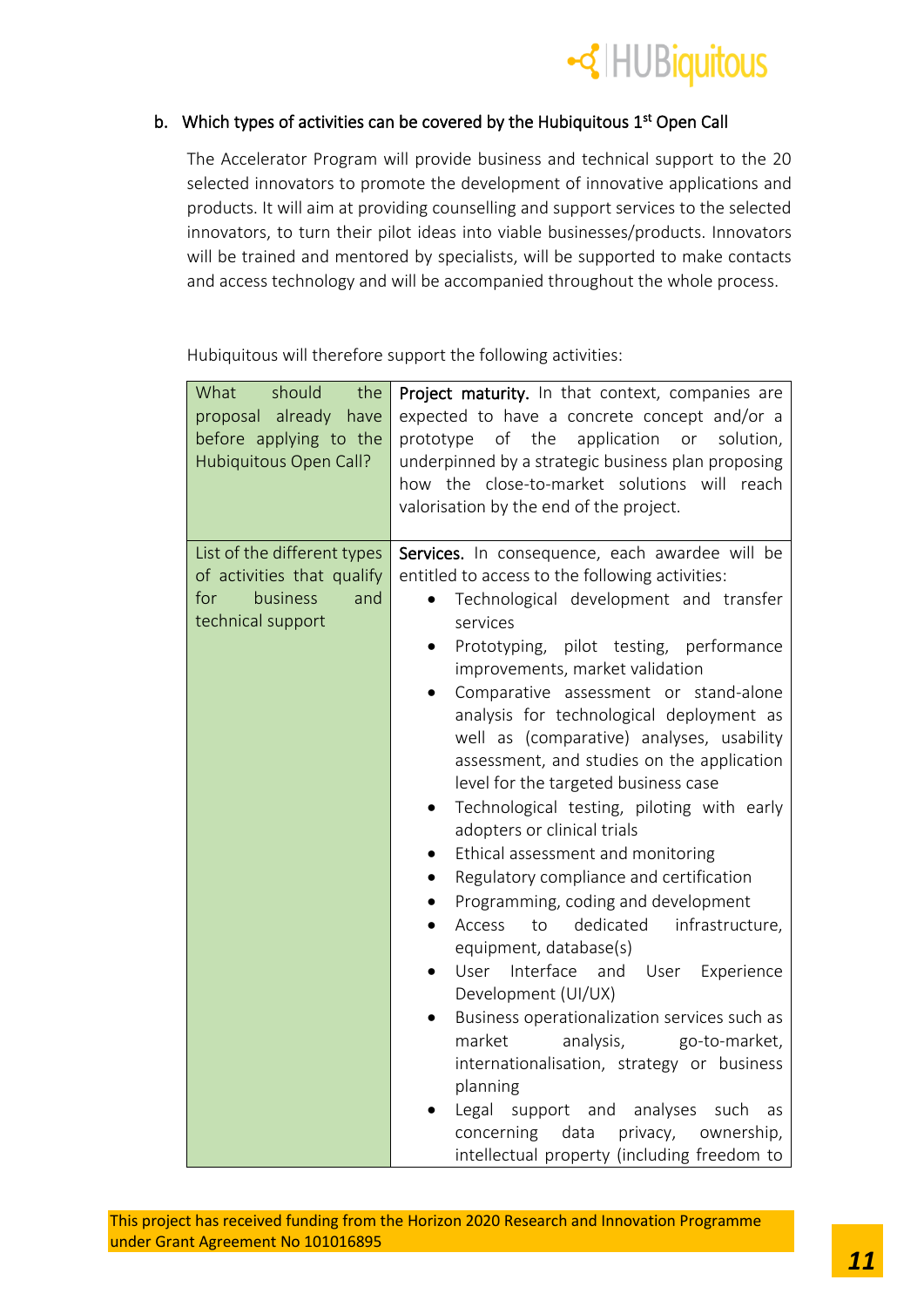

|                                  | operate), or other matters relevant to loT<br>deployment<br>Coaching for market commercialisation<br>Support to access to private capital or<br>private funding                                                                                                                                                                          |
|----------------------------------|------------------------------------------------------------------------------------------------------------------------------------------------------------------------------------------------------------------------------------------------------------------------------------------------------------------------------------------|
| What is the expected<br>outcome? | <b>Close-to-market.</b> A product, service or business<br>model that is ready for commercialization. SMEs<br>must show within their application that the project<br>outcome will lead to a refinement of the business<br>plan including a clear strategy on how the<br>product/service/business model will be launched<br>on the market. |
|                                  | Only innovative uses will be allowed, which should<br>demonstrate a clear advance compared to the<br>current state-of-the-art as well as real market<br>potential.                                                                                                                                                                       |
|                                  | It is expected that the awardees deliver a new,<br>innovative and marketable Minimum<br>Viable<br>Product (MVP), process or service addressing a<br>clear societal and economic value in one of the<br>Hubiquitous 1 <sup>st</sup> Open Call sectors.                                                                                    |

### c. How to submit the proposal

Proposals have to be submitted before Thursday, 30<sup>th</sup> June, 2022, 5:00 PM CET. All proposals submitted after this deadline will not be taken into account.

Proposal submission will be exclusively in electronic form:

• Proposals should be submitted via Hubiquitous project website

Please note, only one proposal will be accepted per applicant, i.e. only one proposal per SME will be evaluated. In the case of a multiple submission by a SME, only the last one received (timestamp of the system) will enter our evaluation process, the rest being declared as non-eligible.

If the last submitted proposal is declared then non-eligible or fails to reach the thresholds of the evaluation, the other proposals submitted earlier will not be considered for evaluation in any case.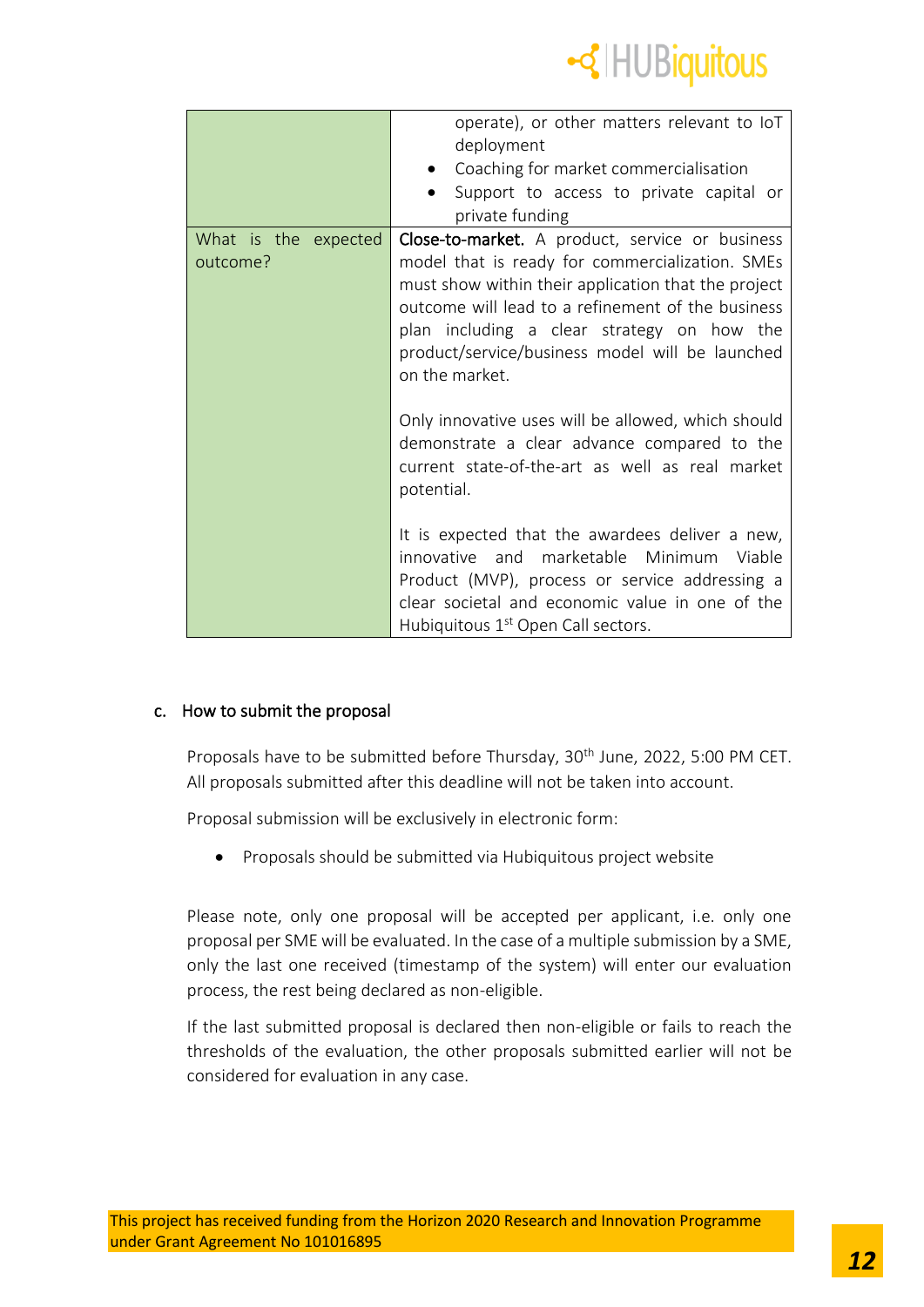

### <span id="page-13-0"></span>**8. Evaluation criteria and communication**

The Hubiquitous evaluation procedure will guarantee that the selected projects fit Hubiquitous' objectives; and that a board of experts having different (complementary) expertise will evaluate the soundness and impact of the application cases, ensuring the confidentiality, transparency and avoiding any conflict of interest.

It is crucial to ensure that each project and candidate is subject to an open and transparent evaluation. Two steps are therefore foreseen:

- 1. All applications received will be checked for formalities and completeness. All incomplete submissions or submissions in disregard of the call requirements and necessary (outlined) formalities will be rejected.
- 2. The submissions that fully comply with the call requirements will be passed on to carefully selected independent evaluation experts. An open call for expression of interest for Hubiquitous evaluators will ensure a wide distribution in order to select high quality evaluators. Experts will be selected according to their impartial assessment background – based on the evaluation criteria as defined in the Open Call. Each submission will be reviewed independently by at least 3 experts.

Evaluators will grade projects along the following five criteria, on a scale from 1 to 5. Each criterion will be scored out of 5 (half marks can be given), with an additional qualitative explanation for the ranking for each criterion.

At least 30% of the selected pilots shall be led by women. Therefore, a proposal submitted by a woman will receive an extra point additionally to the score resulting from the Evaluation Summary Report (ESR) (see table below).

| Excellence<br>$1_{-}$                                                   |                        |         |
|-------------------------------------------------------------------------|------------------------|---------|
| Innovation degree: business and industrial relevance<br>(Threshold 3/5) | <b>TOTAL</b><br>Score: | $1 - 5$ |
|                                                                         |                        |         |
| The proposal provides a realistic and relevant description of how the   | Score:                 | $1 - 5$ |
| IT deployment has the potential to innovate/scale-up the applicant      |                        |         |
| company (or companies).                                                 |                        |         |
| Technical quality: innovative use of technology going beyond a          | <b>TOTAL</b>           | $1 - 5$ |
| minimum level of functional complexity                                  | Score:                 |         |
| (Threshold 3/5)                                                         |                        |         |
| Realistic description of the current stage of development and clear     | Score:                 | $1 - 5$ |
| outline of the steps planned to commercialise the digital solution.     |                        |         |
| 2.<br>Impact                                                            |                        |         |
| Exploitation strategy as well as societal and economic value of the     | <b>TOTAL</b>           | $1 - 5$ |
| targeted product/service                                                | Score:                 |         |
| (Threshold 3/5)                                                         |                        |         |

### Evaluation criteria: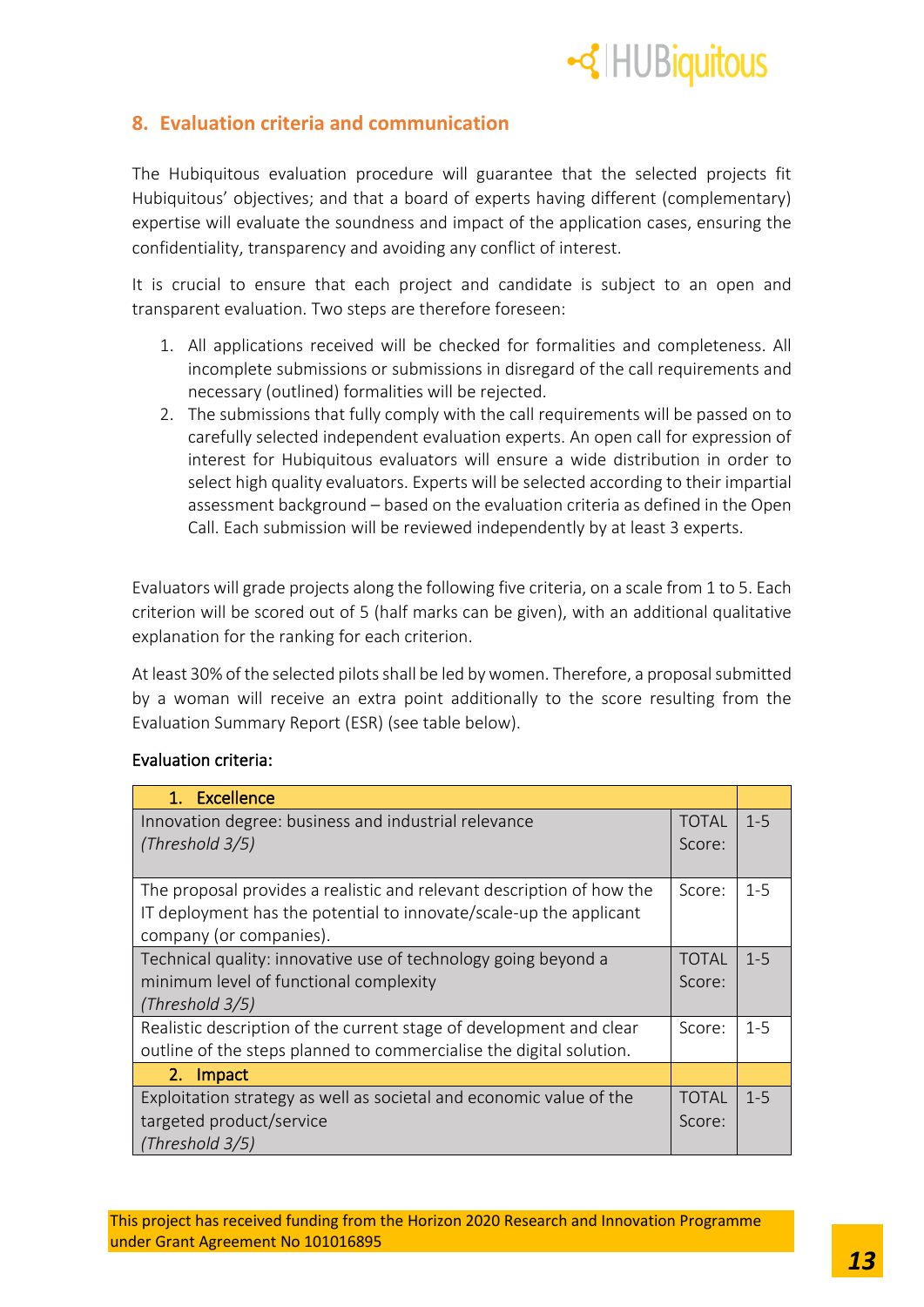

| The targeted users or customers are well described, and their needs   | Score:       | $1 - 5$ |
|-----------------------------------------------------------------------|--------------|---------|
| have been or will be addressed by the project's objectives.           |              |         |
| The proposal provides a clear and relevant analysis of market         | Score:       | $1 - 5$ |
| conditions, the total potential market size and growth-rate. Further, |              |         |
| main competition and a clear identification of opportunities for      |              |         |
| market introduction are outlined.                                     |              |         |
| An initial commercialisation plan is outlined and includes an outlook | Score:       | $1 - 5$ |
| on how this will be developed further                                 |              |         |
| Very good understanding of both risks and opportunities related to    | Score:       | $1-5$   |
| successful market introduction of the digital solution from both      |              |         |
| technical and commercial points of view.                              |              |         |
| 3. Implementation                                                     |              |         |
| Quality of team: committed resources vs. defined output targeted at   | <b>TOTAL</b> | $1 - 5$ |
| long term impact (Threshold 3/5)                                      | Score:       |         |
|                                                                       |              |         |
| The proposal demonstrated the technical/business experience of the    | Score:       | $1-5$   |
| team. If relevant, the proposal includes a plan to acquire missing    |              |         |
| competences.                                                          |              |         |
| The required resources (personnel, facilities, networks, etc.) to     | Score:       | $1 - 5$ |
| develop project activities in the most suitable conditions are        |              |         |
| available. If relevant, the partners in a consortium are              |              |         |
| complementary.                                                        |              |         |
| Women-led business                                                    | Score        | 5       |
| Joint AU-EU application                                               | Score        | 5       |
| Work plan: implementation (Threshold 3/5)                             | Score:       | $1 - 5$ |
|                                                                       |              |         |
| The timeframe is realistic and the description of implementation      | Score        | $1 - 5$ |
| (work-packages, major deliverables and milestones, risk               |              |         |
| management) are comprehensive and in line with the SMEs               |              |         |
| objectives.                                                           |              |         |

The information on the evaluation will be compiled into an Evaluation Summary Report (ESR) which will be sent to applicants after being approved by the Hubiquitous consortium and the evaluators.

A maximum of 25 proposals will be shortlisted in this stage out of which 20 are invited to partake in the Accelerator Program. 5 applications will be in a reserve list in case some of the selected applicants rejects their participation after the notification.

The procedure for prioritising proposals which have been awarded the same score within a ranked list is described below. It will be applied successively to every group of proposals requiring prioritization, starting with the highest scored group, and continuing in descending order:

• Proposals will be prioritised based on other appropriate characteristics such as e.g. cross-continental or gender and will be decided by the Evaluation Board.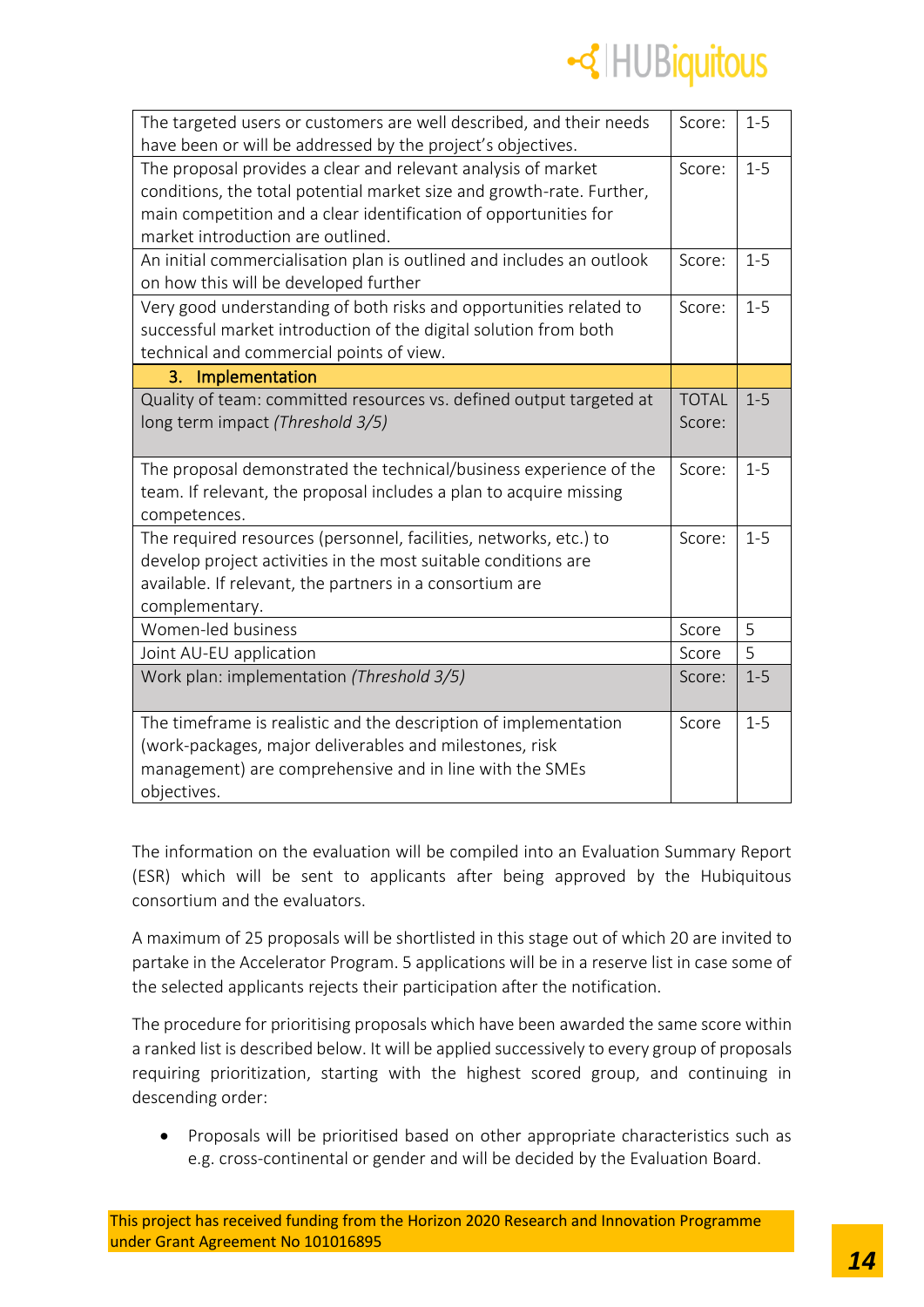

Every applicant will receive 6-8 weeks after closing the Open Call via e-mail:

- An Evaluation Summary Report (ESR);
- A letter informing of rejection decision or invitation to the Acceleration Program and following steps or being part of the reserve list.

### <span id="page-15-0"></span>**9. Intellectual Property Rights (IPR)**

The applying innovators have to ensure and declare that they are the sole creators of the software/hardware they will develop and that it is free from third party rights. Combinations of existing software with open source existing is encouraged.

All IP developed by the selected innovators, within the framework of the Hubiquitous open call, will be entirely owned by them. In the case of a joint applications, the relation between the parties regarding the Intellectually Property Rights (IPR) should be discussed among both partners and established into a private agreement out of the scope of Hubiquitous programme.

### <span id="page-15-1"></span>**10.Contact and support**

#### THE GUIDE FOR APPLICANTS

This document, the Guide for Applicants contains all relevant information guiding the applicants through the submission process.

### FAQ SECTION ON HUBIQUITOUS.EU

You can will find a FAQ section on the Hubiquitous website, collecting the questions asked by other applicants.

#### **CONTACT**

For every question you have, please write us an email to [cserna@insomniaconsulting.es,](mailto:cserna@insomniaconsulting.es) we will collect most questions and answer them via our FAQ section.

### <span id="page-15-2"></span>**11.Proposal Templates**

Annex A. PART 1: Administrative Data Sheet

Annex B. PART 2: Technical Description (proposal template)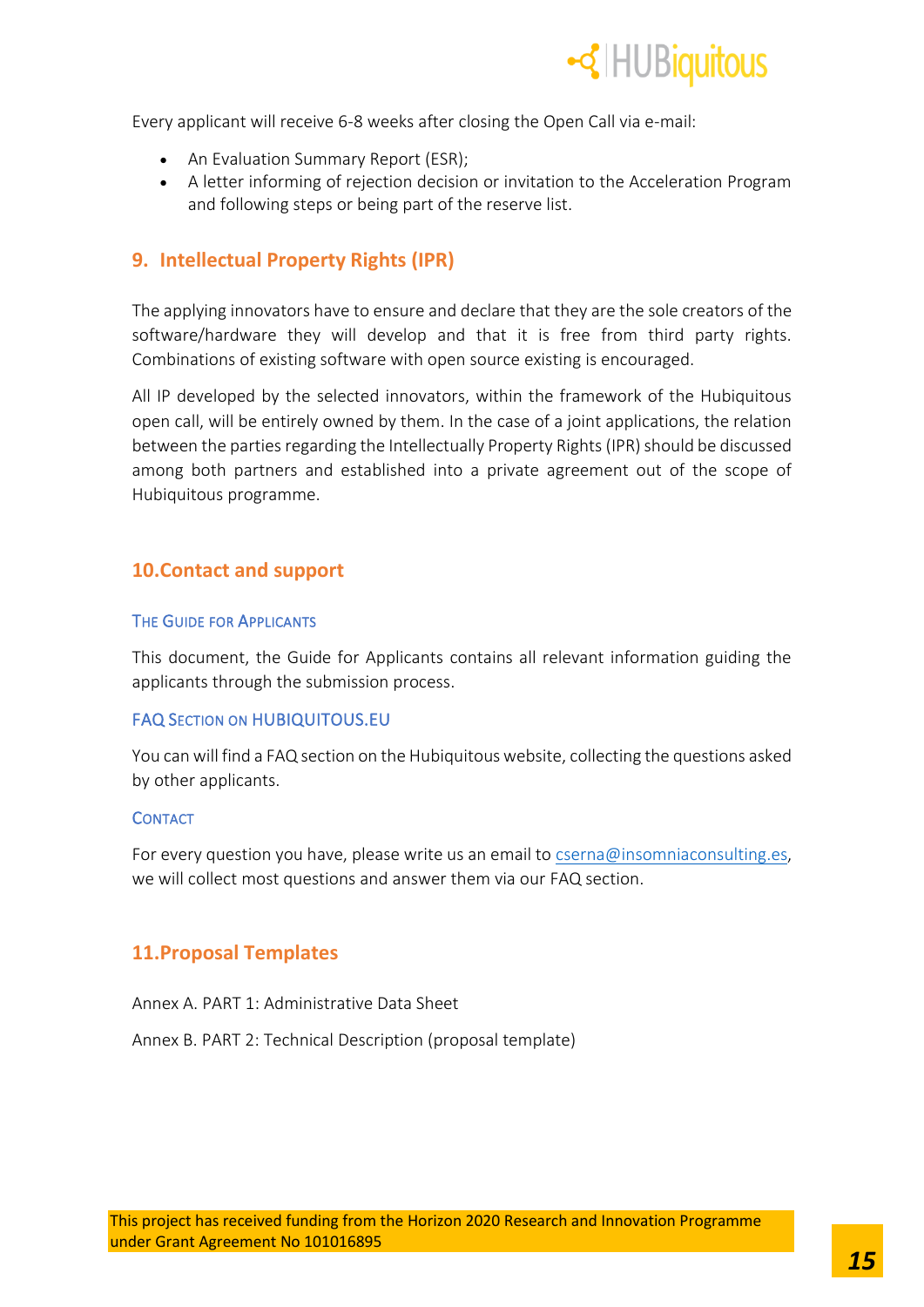## -<llequitous

## HUBIQUITOUS 1ST OPEN CALL

### **INSTRUCTIONS**

A complete submission includes the following documents:

- Part 1: Administrative Data Sheet<sup>2</sup> (integrated in the submission system)

- Part 2: Technical Description - Proposal Template (max. 6 pages)

This Proposal must describe the activities to be undertaken by the applicant demonstrating that they will use the three innovation enablers (Solution Lab, Application Business Box and MeetHub platform) to develop proofs of concept and prototypes of new products and services, develop and test new business models, develop collaboration and partnerships to test it, support participation in showcase events at international level.

Please follow the structure of the template when preparing your proposal. It has been designed to ensure that the important aspects of your innovation and planned work are presented in a way that will enable the evaluators to make an effective assessment against the award criteria.

If you upload a proposal longer than 6 pages (including cover page and executive summary), excess pages will be made invisible and will not be taken into consideration.

Please, do not consider the page limit as a target! It is in your interest to keep your text as concise as possible, since evaluators rarely view unnecessarily long proposals in a positive light.

Please respect the following formatting constraints:

Times New Roman, Arial or similar, at least font size 11, page size A4, margins (2.0 cm side and 1.5 cm top and bottom), at least single line spacing.

Further guidance is available in the Guidelines for Applicants<sup>3</sup> [web]

 $2$  This template will be provided within D4.2 – Open Call documents

 $3$  The Guide for Applicant is part of D4.2 – Open Call documents

This project has received funding from the Horizon 2020 Research and Innovation Programme under Grant Agreement No 101016895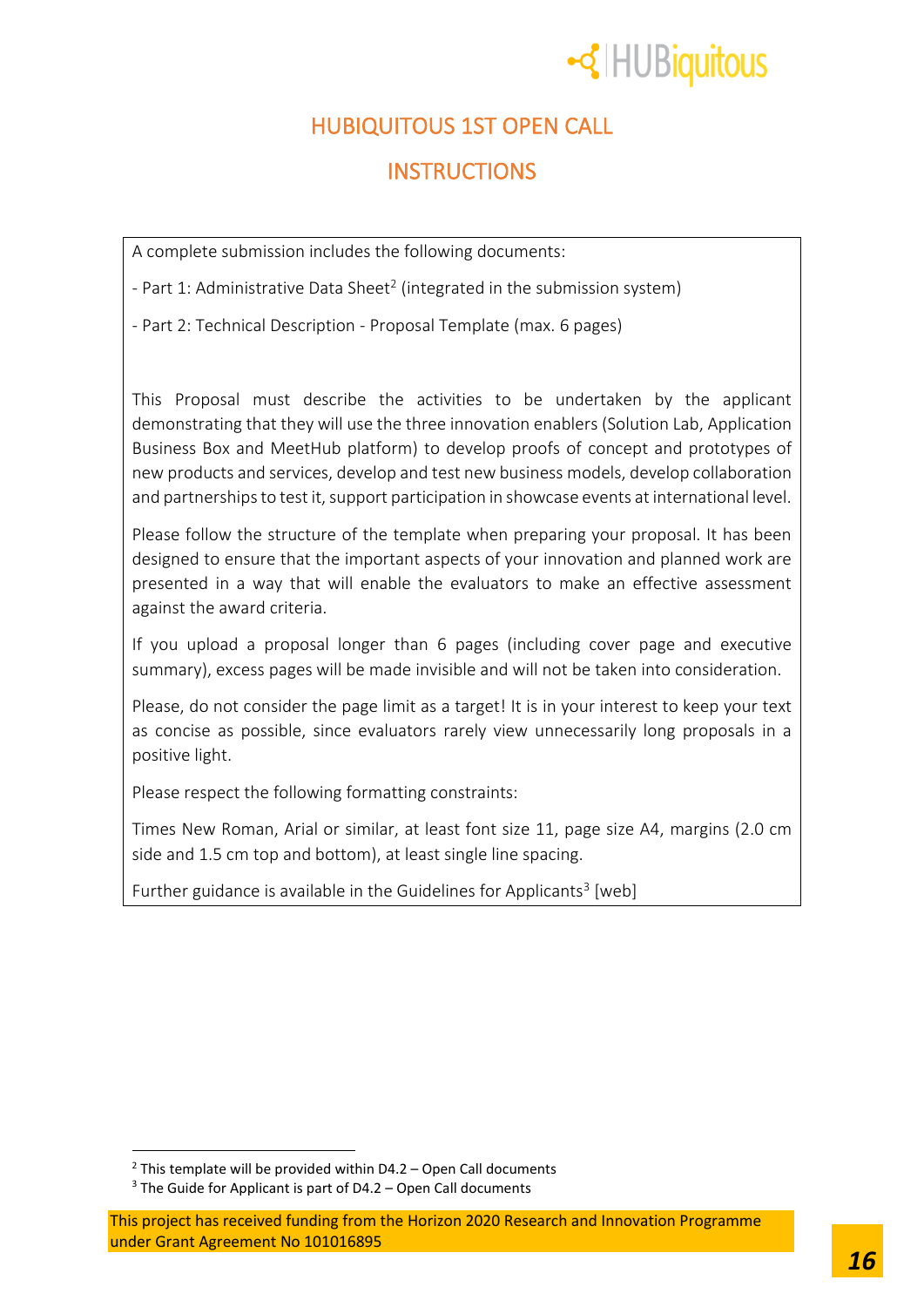

### Annex A. PART 1: Administrative Data Sheet

### Administrative Data Sheet

### *General Information*

| Proposal ID:        | (YY/MM/DD-ACRONYM)      |                    |
|---------------------|-------------------------|--------------------|
| Acronym:            |                         |                    |
| Proposal Title:     |                         |                    |
| Keyword 1: (Sector) | Keyword 2: (technology) | Keyword 3: (other) |

### *Abstract:*

*Brief summary of your Project idea (a maximum of 2.000 characters, including spaces):*

### *Applicant Administrative Data:*

| Legal Name                     |  |
|--------------------------------|--|
| Short Name                     |  |
| Address of the<br>organisation |  |
| Town                           |  |
| Postcode                       |  |
| Street                         |  |
| Country                        |  |
| Webpage                        |  |
| Year of foundation             |  |
| VAT                            |  |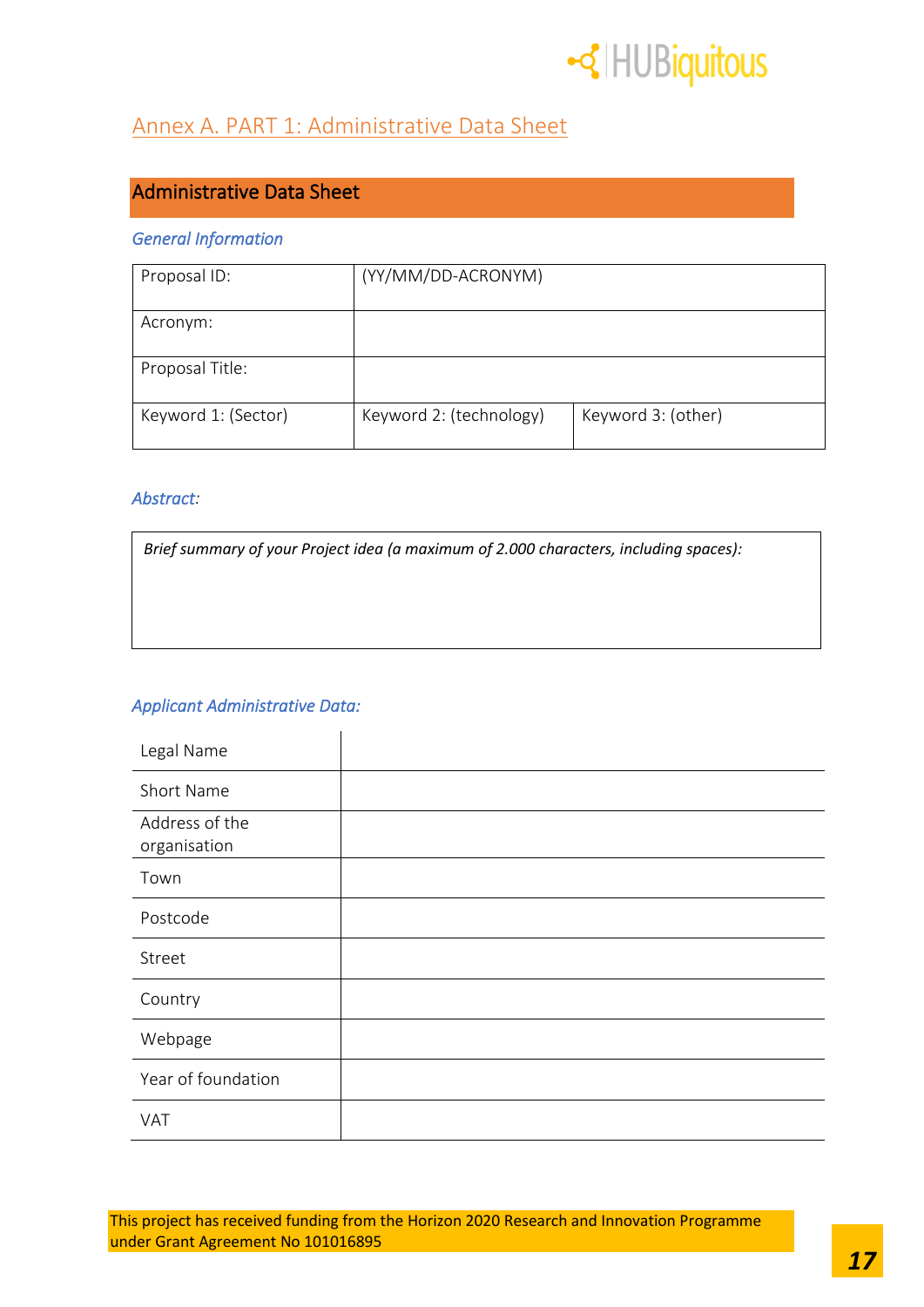

| Legal Status <sup>4</sup> SME | YES/NO |
|-------------------------------|--------|
| Legal Status Startup          | YES/NO |
| Entrepreneur                  | YES/NO |

### *Person in charge of the proposal*

| Title (Mr, Mrs, Dr.)    |  |
|-------------------------|--|
| Name                    |  |
| Surname                 |  |
| Position in the company |  |
| <b>Full Address</b>     |  |
| Country                 |  |
| <b>Email Address</b>    |  |
| Telephone               |  |

### *Motivation to participate in the Hubiquitous Accelerator Program*

| Explain your motivation (a maximum of 2.000 characters, including spaces): |  |  |  |
|----------------------------------------------------------------------------|--|--|--|
|----------------------------------------------------------------------------|--|--|--|

### *Are you submitting a proposal in partnership with an European startup or SME?*

Yes/No

If you replied 'yes', you must answer the following questions, and bear in mind to include this information in the Part 2 of the application form (Technical Description).

### *EU Partner Administrative Data:*

<sup>4</sup> If your number of employees is equal or superior to 250 persons (AWU) and your annual turnover is equal or exceeds EUR 50 million and/or your annual balance sheet total is equal or exceeds EUR 43 million, you are not an SME. For more details please refer to: [https://eur-lex.europa.eu/legal](https://eur-lex.europa.eu/legal-content/EN/TXT/PDF/?uri=CELEX:32003H0361&from=EN)[content/EN/TXT/PDF/?uri=CELEX:32003H0361&from=EN](https://eur-lex.europa.eu/legal-content/EN/TXT/PDF/?uri=CELEX:32003H0361&from=EN)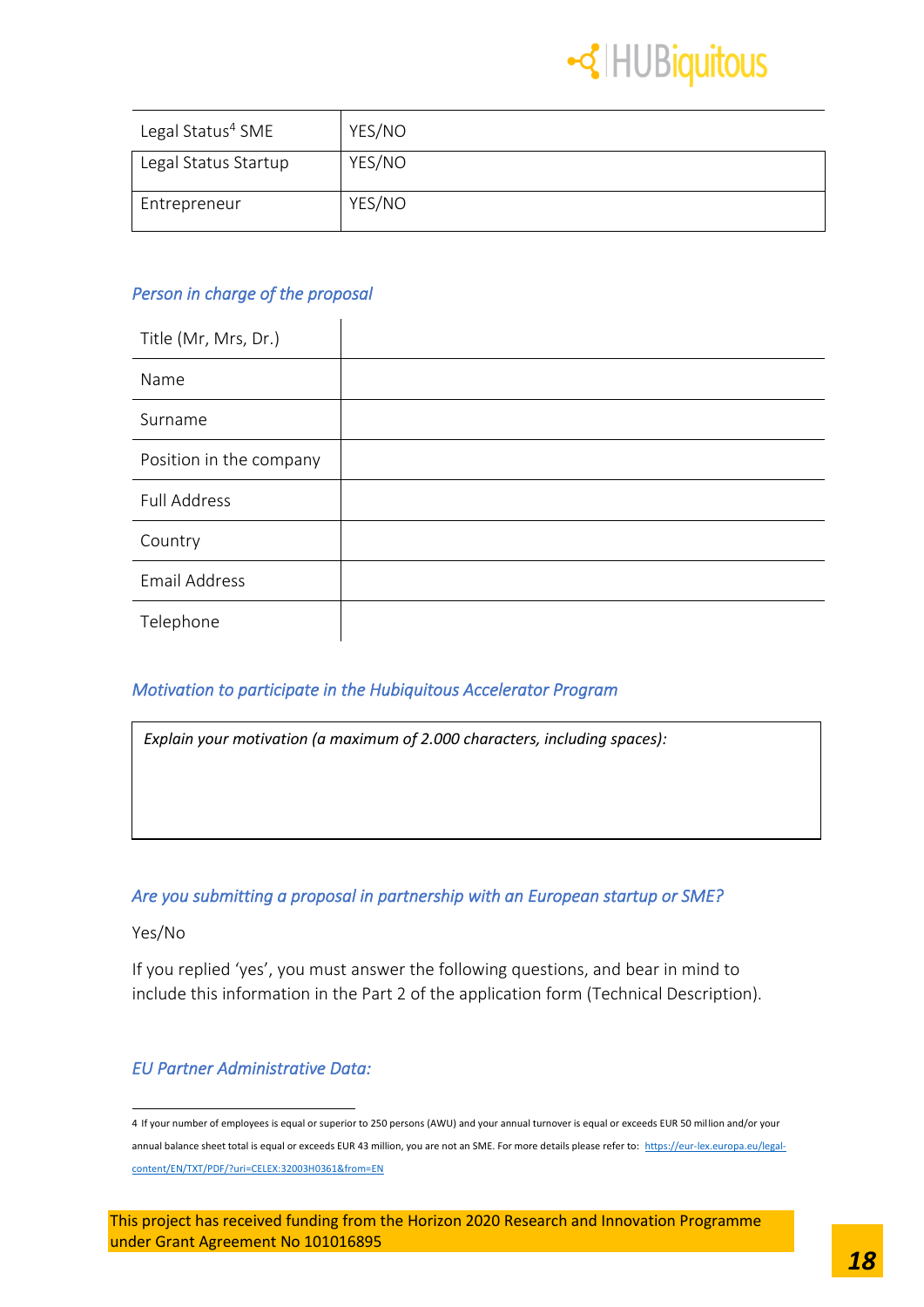## -<lled HUBiquitous

| Legal Name                     |  |
|--------------------------------|--|
| Short Name                     |  |
| Address of the<br>organisation |  |
| Town                           |  |
| Postcode                       |  |
| Street                         |  |
| Country                        |  |
| Webpage                        |  |
| Year of foundation             |  |
| <b>VAT</b>                     |  |

### *Contact person:*

| Title (Mr, Mrs, Dr.)    |  |
|-------------------------|--|
| Name                    |  |
| Surname                 |  |
| Position in the company |  |
| <b>Full Address</b>     |  |
| Country                 |  |
| <b>Email Address</b>    |  |
| Telephone               |  |

### *Choose the African Innovation Hub closest to you:*

- □ Innovation Growth Hub (Abba, Nigeria)
- D Dev's District Nigeria (Lagos, Nigeria)
- □ Bongo Tech (Dar es Salaam, Tanzania)
- Buni Hub (Dar es Salaam, Tanzania)
- Kumasi Hive (Kumasi, Ghana)
- Eden Labs (Accra, Ghana)
- □ Ho Node Hub (Ho, Ghana)
- □ FabLab Egypt (Cairo, Egypt)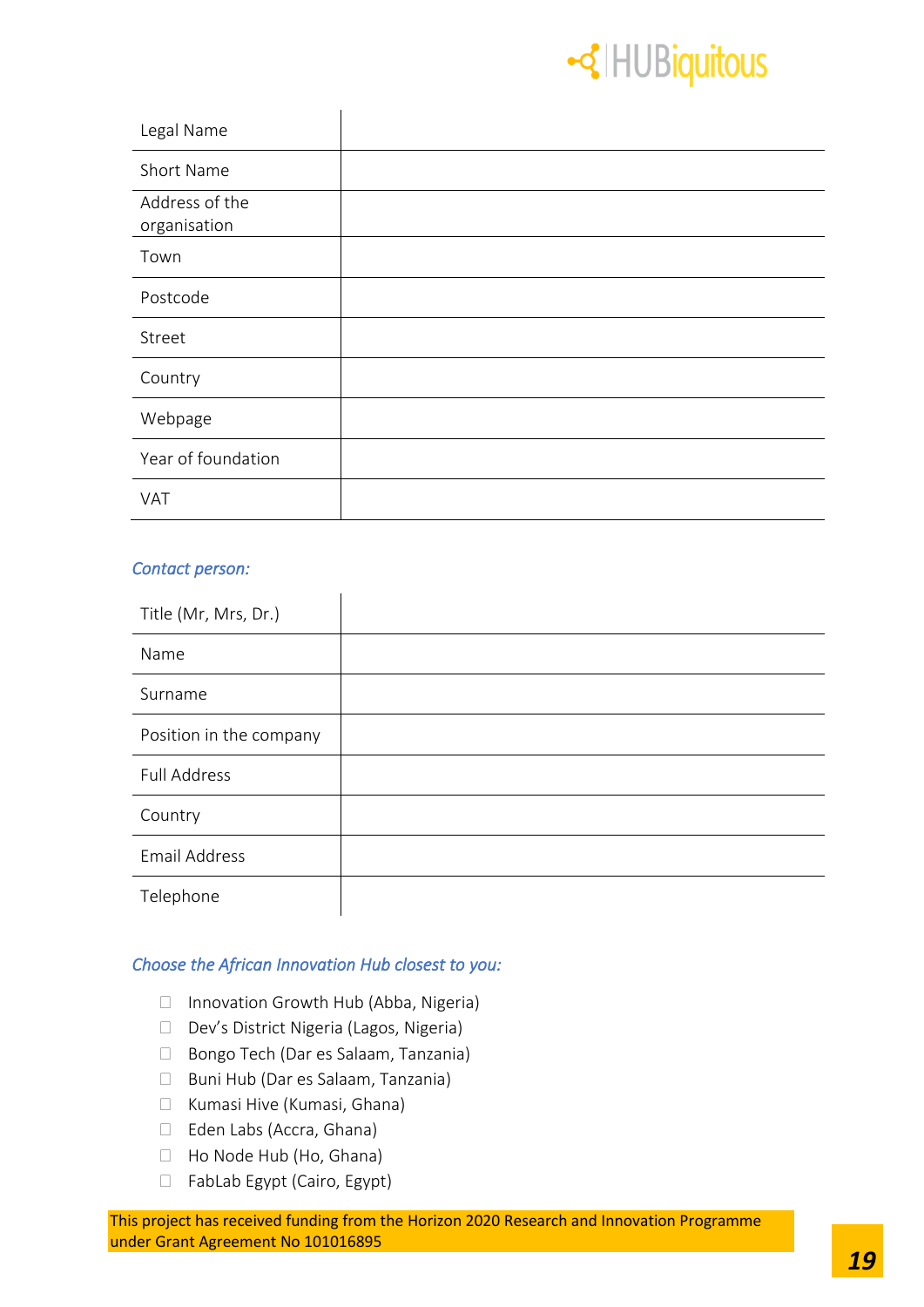

### *Attach to the Proposal Template – Part 2, the CV of the persons, including their gender, who will be primarily responsible for carrying out the proposed activities*

The applicant is only responsible for the correctness of the information relating to his/her own organisation. Each applicant remains responsible for the correctness of the information related to him and declared above.

--------------------------------------------------------------------

I/my organisation acknowledge the Personal data protection

The assessment of your proposal will involve the collection and processing of personal data (such as your name, address and CV), which will be performed pursuant to Regulation (EU) 2016/679 GDPR.

| <b>Name</b> | Place, Date | Signature |
|-------------|-------------|-----------|
|             |             |           |
|             |             |           |
|             |             |           |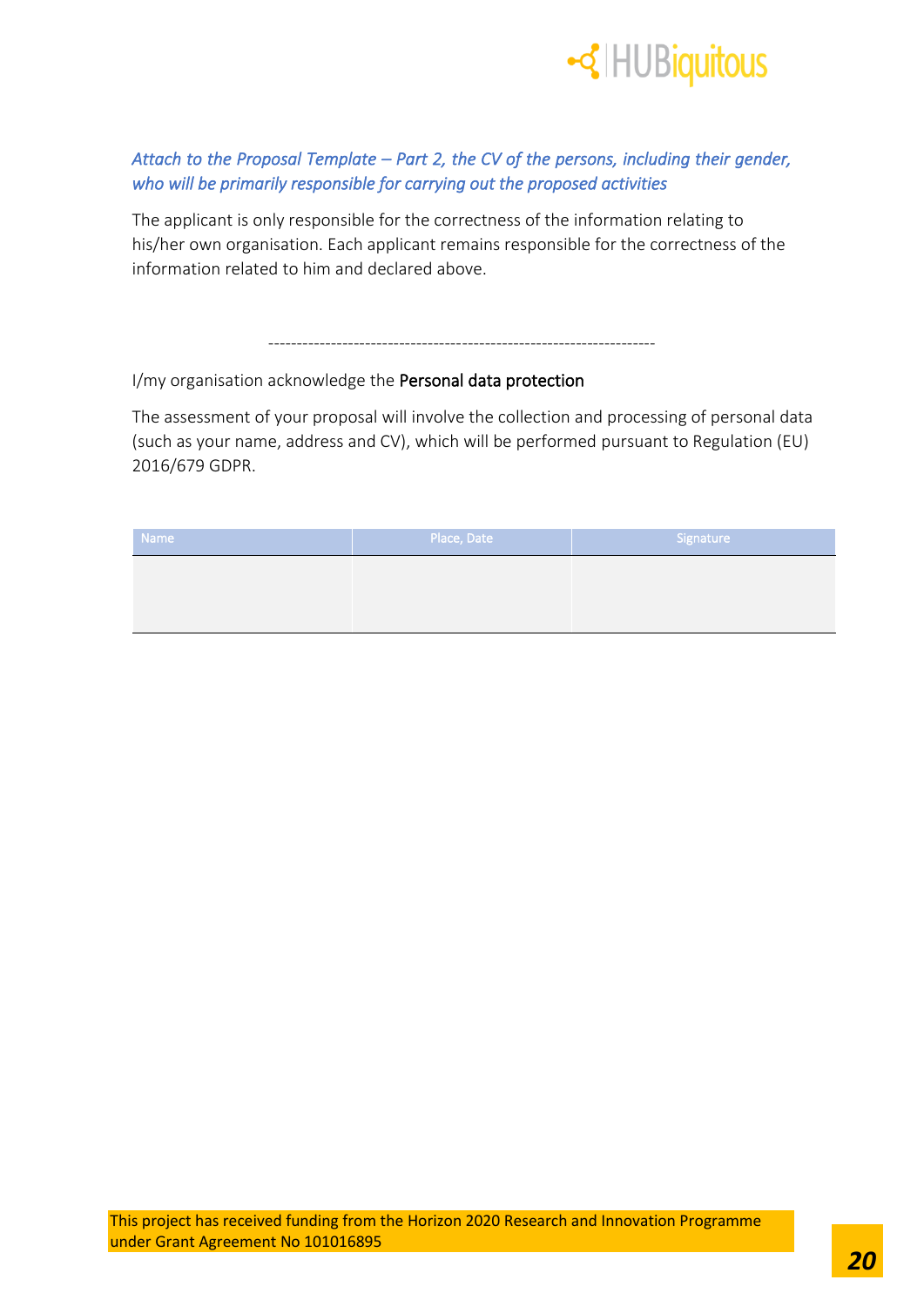

### Annex B. PART 2: Technical Description (proposal template)

### Technical Description

### *1. Cover Page*

- Applicant:
- Title of the proposal:
- Acronym of the proposal:
- Sector covered:

### *2. Executive Summary*

### *3. Content*

### Excellence

### *Business and industrial relevance*

- *Explain the industrial/economic/social problem to overcome, or the business opportunity to be taken advantage of, that has not yet been solved / offered and can be solved / offered through your IoT innovation business project*
- *Explain also how your IoT solution solves the stated problem or avails of the business opportunity*
- *Describe the objectives and expected outcome of your IoT deployment project*

### *Innovative use of technology*

- *Why now? Explain the historical evolution of your project and define recent trends that make your solution possible*
- *Explain the current stage of development of the IoT deployment project and the key milestones that have led to it (e.g. prototype, early field trials, pilot studies)? Refer to Technology Readiness Levels where relevant: [\(http://ec.europa.eu/research/participants/data/ref/h2020/other/wp/2018-](http://ec.europa.eu/research/participants/data/ref/h2020/other/wp/2018-2020/annexes/h2020-wp1820-annex-g-trl_en.pdf) [2020/annexes/h2020-wp1820-annex-g-trl\\_en.pdf\)](http://ec.europa.eu/research/participants/data/ref/h2020/other/wp/2018-2020/annexes/h2020-wp1820-annex-g-trl_en.pdf)*
- *Describe how your tech project intends to develop something new that addresses AU wide challenges*
- *Explain the novelty of your tech deployment project*
- *Describe the expected key market application(s) extracted from the results already achieved, that differentiates your project and provides the highest added value for potential customers*
- *What are the further stages and activities needed to commercialise your IoT application/solution?*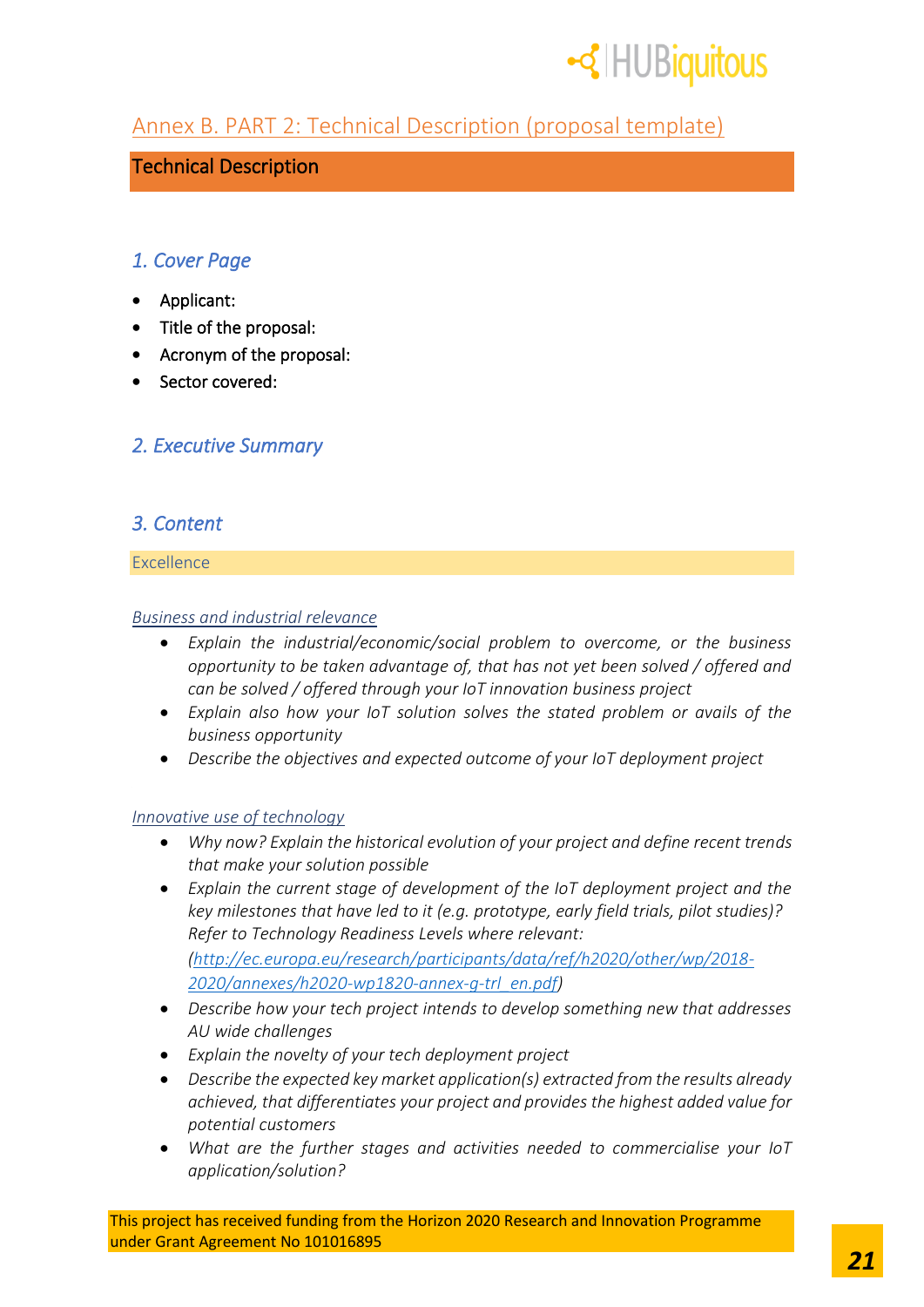

#### Impact

#### *Societal and Economic value*

- *Who are the targeted users and/or customers and why will they take advantage from you IoT deployment project (unique selling point)? Are they new or already part of your user/customer base? What is your relation with them (e.g. market survey, testing/feedback, letters of intent)?*
- *What is the market in terms of type (e.g. niche/high volume, new/mature, growth rate), size (e.g. volume, value, geographical scope) and growth? What is your envisaged market share?*
- *Who are your main direct and indirect competitors? (Competitors, substitutes and alternatives).*

#### *Exploitation strategy*

- *Describe the most important market barriers to be overcome to realise the commercialization strategy*
- *Describe the targeted users of the final solution; in which market segment/geographical areas do you see these potential users, and how do you intend to reach them?*
- *Explain which stakeholders are key to get involved for making a successful commercial exploitation*
- *Describe the legal and regulatory requirements to be fulfilled for the commercialisation of your IoT project and whether it is incorporated in or compliant with standards relevant to the technology.*
- *What is your strategy for knowledge management and protection?*
- *What will be your business model, including the revenue model?*
- *Describe the strategy plan for commercialisation of your business innovation project, including own commercialisation means or/and cooperation(s) needed with key third parties. Approximate time to market/deployment.*

#### Implementation

#### *Team*

- *Describe your team and their achievements and experience in relation to the approach you will be taking. (Note: CVs and more detailed descriptions will be included in Part 1)*
- *Describe the roles of the team within your project. What is the role of the company's owner(s)? What are the main strengths and weaknesses of the team?*
- *If your project is to be implemented by a joint EU entity, describe how the partners complement each other.*